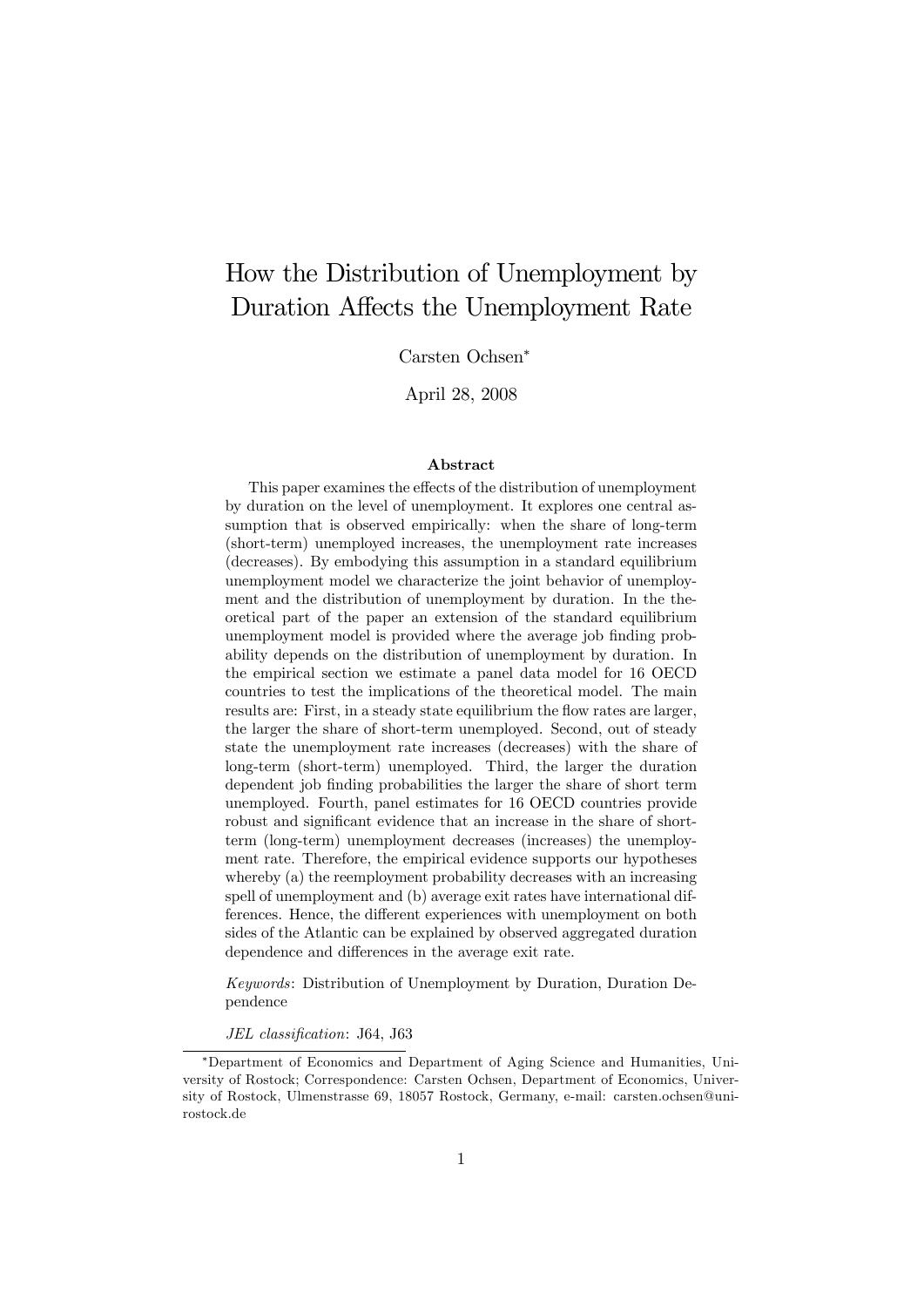### 1 Introduction

This paper examines the effects of the distribution of unemployment by duration on the level of unemployment. It explores one central assumption that is observed empirically: when the share of long-term (short-term) unemployed increases, the unemployment rate increases (decreases). By embodying this assumption into a standard equilibrium unemployment model we characterize the joint behavior of unemployment and the distribution of unemployment by duration.

In the US, the shares of short-term and long-term unemployed have been roughly stable since the seventies. In addition, the ratio of long-term to short-term unemployed is small compared to other OECD countries. In contrast to this, the share of long-term unemployed has increased while the share of short-term unemployed has decreased in the same period for most of the European countries.<sup>1</sup> For example, the average share of short-term (long-term) unemployed between 1980 and 2003 is  $71\%$  (8%) in the USA and  $8\%$  (64%) in Italy.<sup>2</sup> The average rate of unemployment for this period is 6.4% for the USA and 15.7% for Italy.

Explanations for these developments relate both to the supply side and demand side. The supply side argument is often based on human capital theory. A stagnation or a loss of human capital occurs when an individual is unemployed.<sup>3</sup> The reemployment probability for those who are out of work for a long time decreases if firms find a sufficient number of job applicants with an appropriate level of skills among the short-term unemployed. A demand side driven explanation is given by Blanchard and Diamond (1994). They provide a model in which the exit rate from unemployment is a decreasing function of unemployment duration. The central assumption in this framework is that firms hire the applicant who has been unemployed for the least amount of time.

In this paper we provide an extension of the standard equilibrium unemployment model that allows for unemployment duration dependent job Önding probabilities. That is, the average job finding probability depends not only on the market tightness but also on the distribution of unemployment by duration. This means that the more people are long-term unemployed, the lower the average job finding rate. For a given job destruction rate the unemployment rate increases with the share of long-term unemployed. In the empirical part of the paper we apply different panel estimators on data for 16 OECD countries to test the implications of the theoretical model.

<sup>&</sup>lt;sup>1</sup>See Ljungqvist and Sargent (2008) for a discussion of these facts.

<sup>&</sup>lt;sup>2</sup>The share of short-term unemployed comprises of people with a spell of unemployment of up to three months. A person is long-term unemployed if he or she is out of work for more than one year.

 $3P$ issarides (1992), for example, uses a search model to show the unemployment effects, if workers lose skills when unemployed.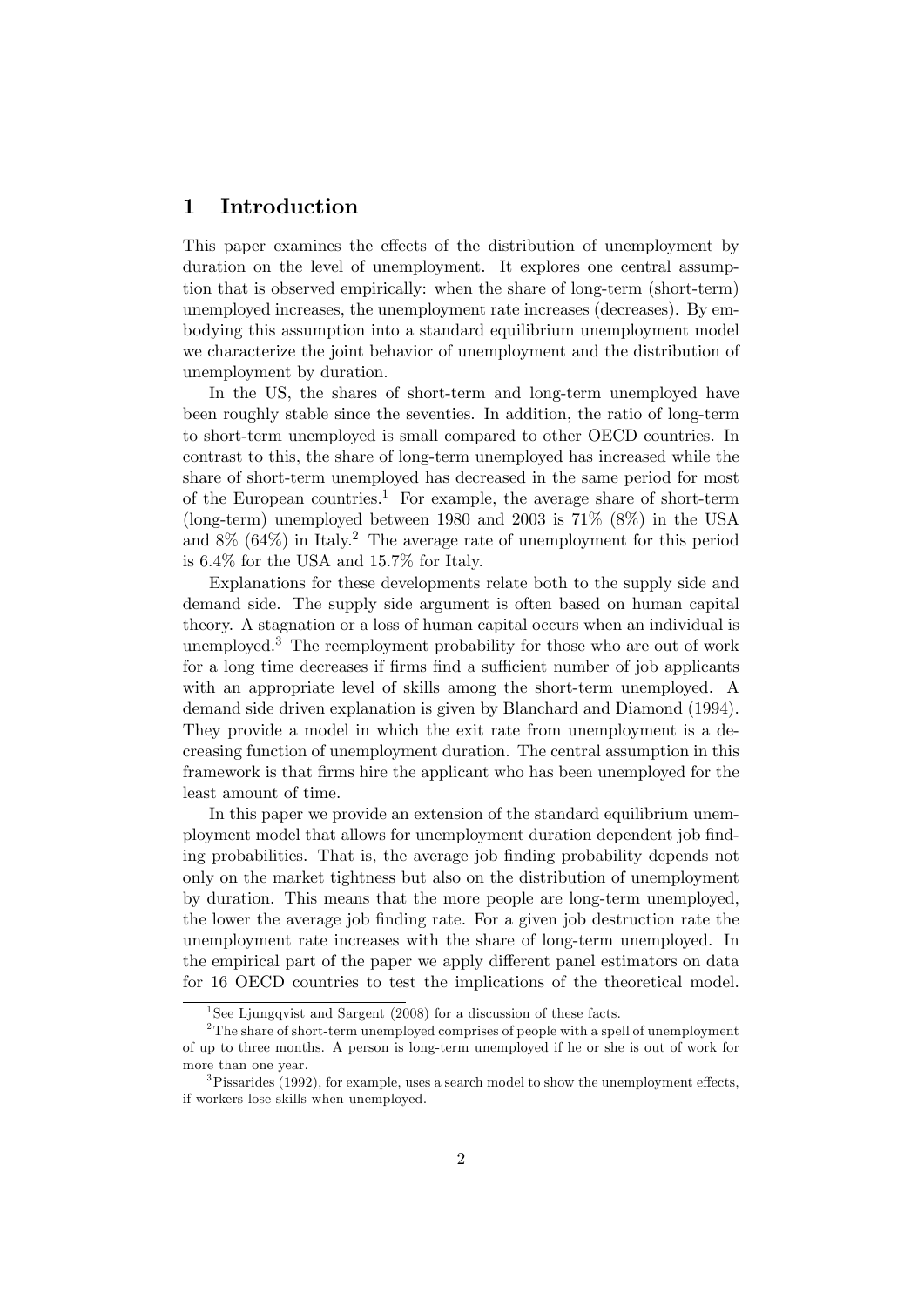The approach allows us to analyze three central questions: First, is there international evidence for a stable negative relationship between the duration of unemployment and the reemployment probability? Second, does a collapse in the reemployment probabilities from unemployment at all durations of unemployment account for the increase in the share of long-term unemployed? Third, in contrast to the second question, has the exit rate from unemployment declined only for the long-term unemployed, while the other exit rates have remained constant?

The main results are: First, in a steady state equilibrium the flow rates are larger, the larger the share of short-term unemployed. In addition, the risk of becoming long-term unemployed is smaller, but the probability of remaining in long-term unemployment is larger. Second, out of steady state the unemployment rate increases (decreases) with the share of long-term (short-term) unemployed. Third, the larger the duration dependent job finding probabilities the larger the share of short term unemployed. In addition, the smaller the duration dependent job finding probabilities, the more the unemployment rate is driven by long-term unemployment. Fourth, panel estimates for 16 OECD countries provide robust and significant evidence that an increase in the share of short-term (long-term) unemployment decreases (increases) the unemployment rate. Therefore, the empirical evidence underlines our hypotheses whereby (a) the reemployment probability decreases with an increasing spell of unemployment and (b) average exit rates exhibit cross country differences. Hence, the different experiences with unemployment in North America, Australia, and Japan on the one hand, and Europe on the other hand, can be explained by observed aggregated duration dependence and differences in the average exit rate.

The paper is organized as follows. A discussion of duration dependence and (unobserved) heterogeneity is given in the next section. In section 3 we provide an extension of the standard equilibrium unemployment model that allows for unemployment duration dependent job Önding probabilities. Section 4 describes the data and the econometric model and reports the estimation results. Considerations with respect to long-term unemployment policy are provided in section 5. Section 6 concludes.

## 2 Duration Dependence and (Unobserved) Heterogeneity

The aim of this paper is to analyze how the distribution of unemployment by duration affects the level of the unemployment rate. However, to discus policy aspects in section 5 it is useful to take a closer look at the causes of long-term unemployment. With regard to the causes of the international differences in long-term unemployment disunity exists. In many studies it has been argued that the experience with long-term unemployment in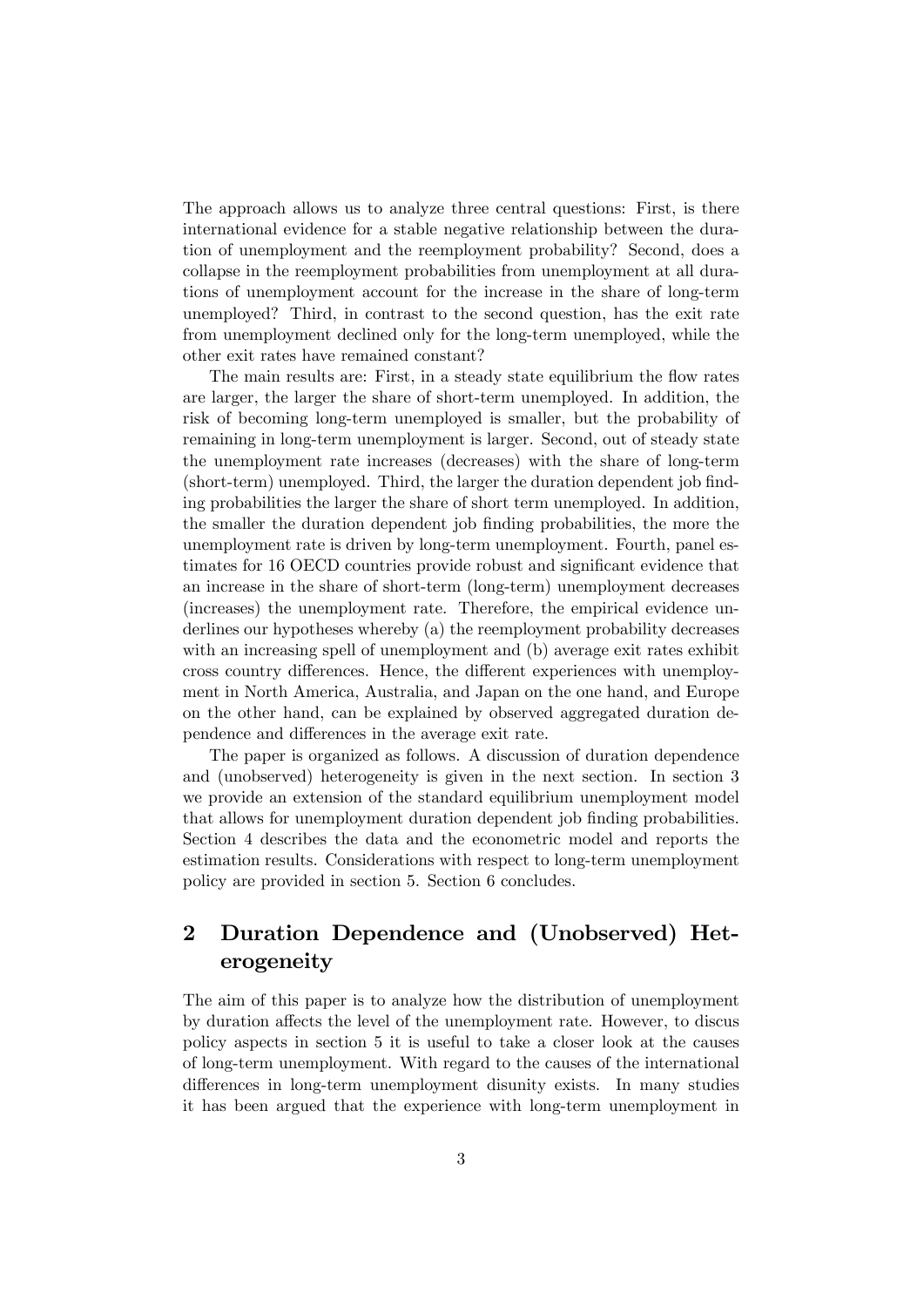Europe can be explained by an exit rate from unemployment that decreases with the spell of unemployment. This is what is called duration dependence.

In theoretical models the causes for duration dependence, and even its definitions, are varied. Lockwood (1991) provides a model for duration dependence that arises because of sorting. That is, duration dependence is present due to worker heterogeneity (known to the potential employer). Pissarides (1992) assumes in his model that the long-term unemployed lose some of their skills. He derives the implications of this for job creation. Hence, the results are driven by changes in job creation, not by duration dependence itself. In contrast to this, Coles and Masters (2000) argue: "How do the unemployed keep up with the latest technological advances without such hands-on experience? Being without a job, they may find their skills rapidly go out of date, or just go rusty. Employers may avoid hiring workers who have had an extended spell of unemployment." Blanchard and Diamond (1994) argue that employers have slight preferences to hire shortterm unemployed. In this model, worker heterogeneity with respect to other personal characteristics is unknown to the potential employer. In Acemoglu (1995) long-term unemployed have to pass a screening stage. More precisely, firms use a training program that serves as a screening device. If a long-term unemployed person has lost some of his skills the Örm will realize that as soon as employment begins. However, this produces temporary employment and, hence, reduces the share of long-term unemployed. And finally, extended periods of unemployment can have negative effects on attitudes towards work in the future (e.g. Sinfield  $(1981)$ , Budd et al.  $(1988)$ ).

The literature on different experiences with long-term unemployment can be subdivided into theoretical and empirical work. With respect to the theoretical papers we find different explanations for the causes of long-term unemployment. Pissarides (1992) shows that allowing for a loss of skills during unemployment increases persistence of unemployment shocks in the following periods, because vacancy creation depends on the skill distribution of the workforce. Blanchard and Diamond (1994) argue that the exit rate from unemployment is a decreasing function of unemployment duration. The central assumption in this framework is that firms hire the applicant who has been unemployment for the least amount of time. Ljungqvist and Sargent (1998) provide a model of general skills acquisition (when employed) and loss (when unemployed) to explain the difference between North American and European unemployment experiences. They argue that generous welfare payments in times of economic turbulence make the unemployed more reluctant to take up poorly paid jobs. This causes the divergence in long-term unemployment between North America and Europe. These results are entirely due to labor supply effects, because labor demand is exogenous. Haan et al. (2005) reassess the turbulence-unemployment relationship using a matching model with endogenous job destruction and conclude that higher turbulence leads to a reduction of unemployment. From this it follows that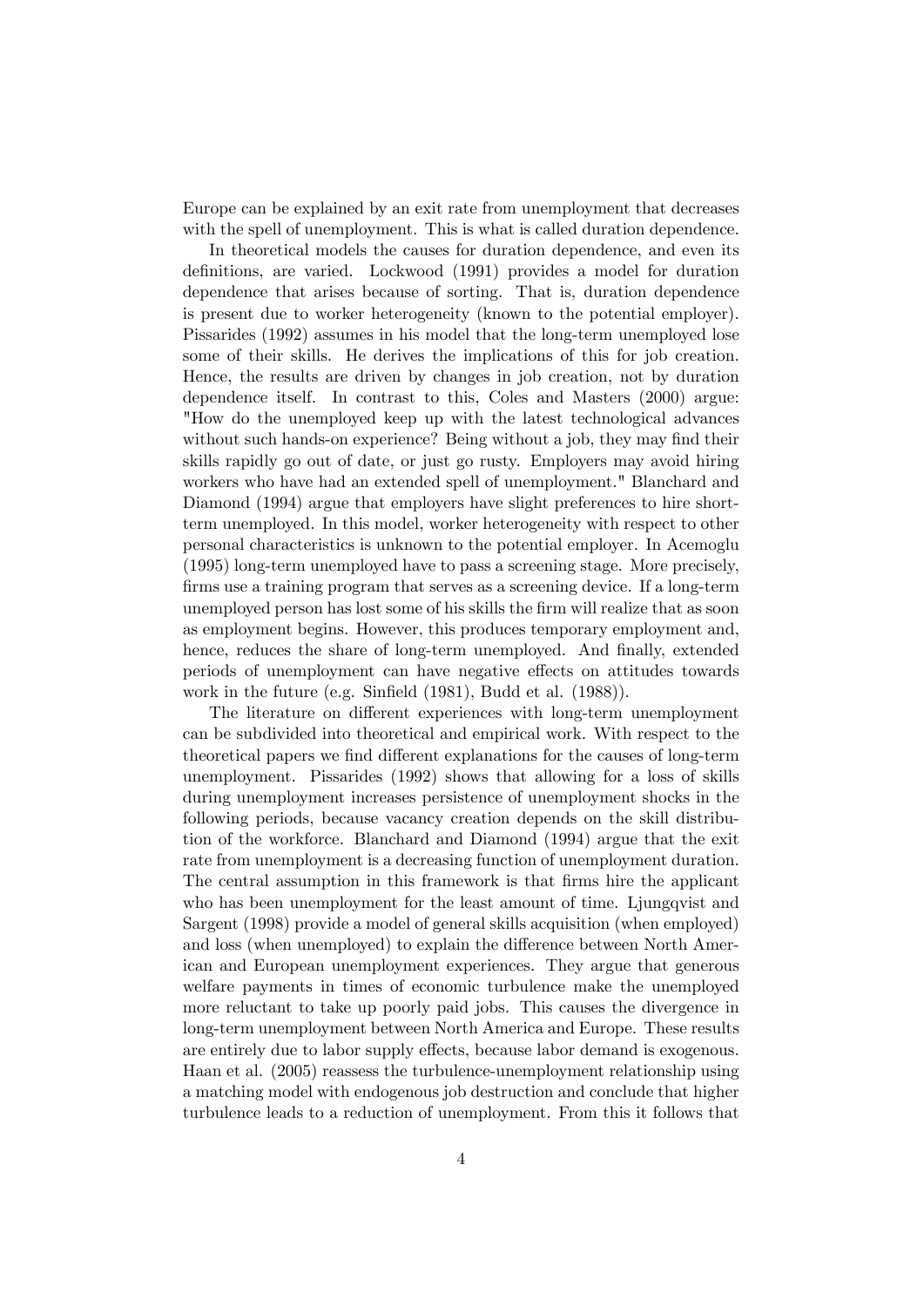changes in turbulence cannot explain the different experiences with unemployment in North America and Europe.

Coles and Masters (2000) have examined the effect of skill depreciation on the equilibrium unemployment rate and composition of unemployment and retraining using a search and matching model. They get similar results as Ljungqvist and Sargent (1998), but generated through labor demand. When unemployment benefits are sufficiently low, the share of long-term unemployed is zero. Using an efficiency wage model Eriksson (2006) shows that loss of skills during unemployment and ranking of the unemployed increase unemployment. However, long-term unemployment is affected only transitorily. An alternative explanation for the European experience with high unemployment (and high long-term unemployment) is given by Haan (2002). He argues that an increase in unemployment during the seventies played a key role because it led to an increase in the obligation to pay unemployment benefits. The implied increase in the tax rates decreased job creation and increased job destruction. Daveri and Tabellini (2000) argue in a similar way.

Empirical literature on duration dependence exists in considerable numbers.<sup>4</sup> Most of them are micro data studies that use in the majority of cases a mixed proportional hazard model to analyze if the exit rate from unemployment declines with duration of unemployment. The results are at best mixed. The main reason for this is that it is difficult to distinguish between heterogeneity driven duration dependence and true duration dependence: Heterogeneity driven duration dependence: Workers are heterogeneous and those who have experienced a longer unemployment spell are more likely to be of lower productivity. Employers sort them out and, hence, their exit probability falls. True duration dependence: True duration dependence in the sense that exit probabilities fall with the duration of the unemployment spell despite the fact that workers are heterogeneous. Along with longer unemployment spells workers may lose human capital.<sup>5</sup>

Heckman and Borjas (1980) differentiate four main types of structural dependence: (1) Markov dependence: First the probability that an employed worker will become unemployed differs from the probability that an unemployed worker will remain unemployed. (2) Occurrence dependence: The number of previous unemployment spells affects the probability that a worker will become or remain unemployed. (3) Duration dependence: The probability of remaining unemployed increases with the current unemployment spell. (4) Lagged duration dependence: The probability of remaining or becoming unemployed depends on the lengths of previous unemployment spells.

<sup>&</sup>lt;sup>4</sup>Early work that find duration dependent exit probabilities from unemployment are Nickell (1979) and Lancaster (1979).

<sup>&</sup>lt;sup>5</sup>See Acemoglu (1995) for a more detailed discussion of this view. For the latter view see, for example, Sinfield (1981), Layard et al. (1991), and Pissarides (1992).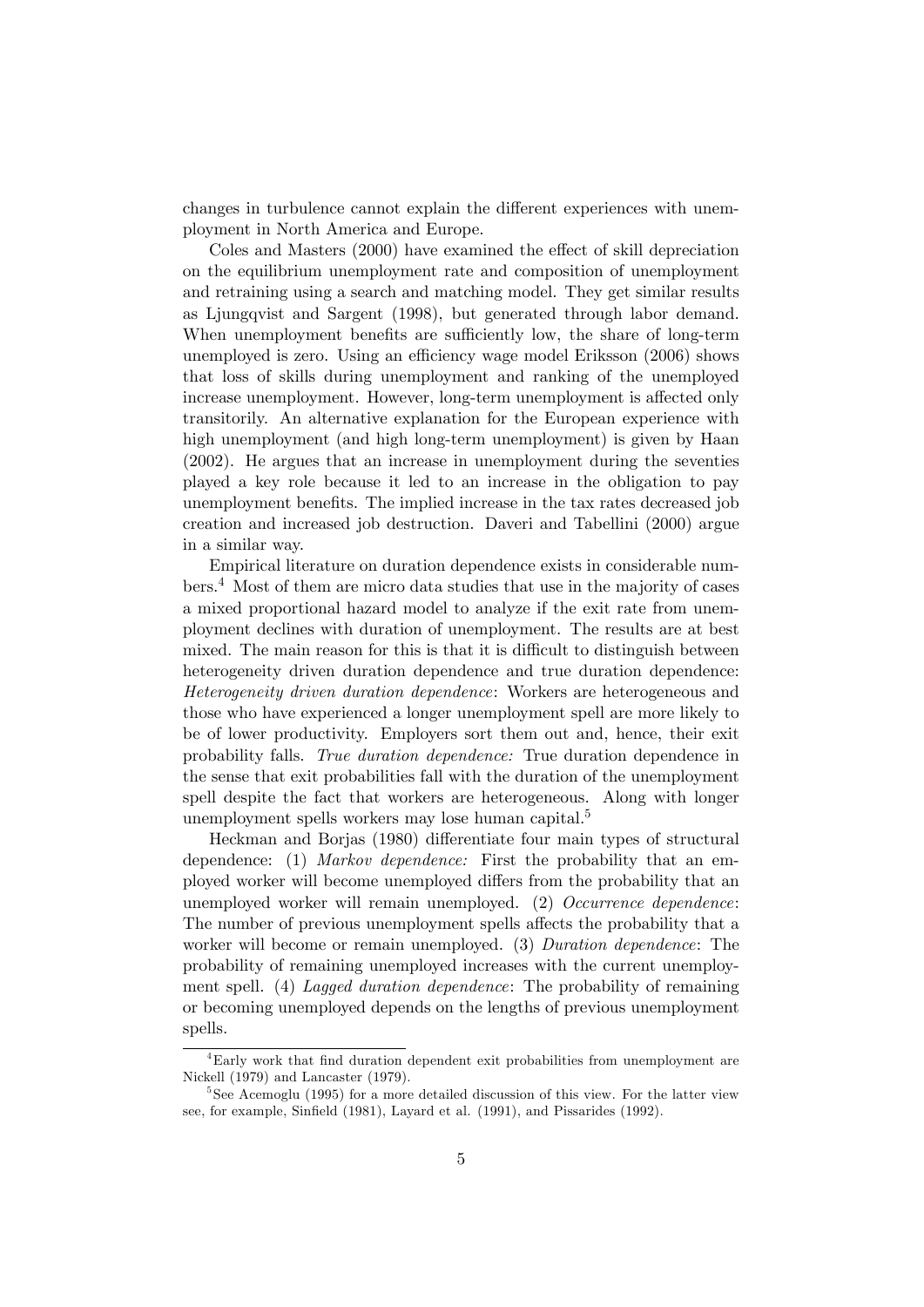Uncontrolled heterogeneity can have two sources: (1) The joint distribution of pure heterogeneity components is not determined by outcomes of the employment and unemployment processes. That is, pure heterogeneity components are exogenous to the process. (2) State dependent heterogeneity means that the unobserved loss components are direct outcomes of the process itself and so are not exogenous to the process. That is, such a component may affect future employment and unemployment and is affected by past employment and unemployment.

Improper treatment of heterogeneity can lead to seriously biased estimates of state dependence effects. Hence, without strong distributional assumptions about the nature of heterogeneity it is impossible to separate true duration dependence from spurious duration dependence, even if micro data are used. $6$  The different attempts for the treatment of heterogeneity are likely to be one of the main causes for different results across micro studies.

More recent studies that deal with these aspects very carefully come to more common results. Abbring et al. (2001) find significant exit probability differences between males and females and nonwhites and whites. In addition, they find aggregated group-specific exit probabilities that decline with the duration of unemployment. Using data from the UK, Arulampalam et al. (2000) find strong evidence of state dependence consistent with the scarring theory of unemployment. Causes of state dependence (in unemployment occurrence) or scarring are productivity discrimination or the use of the employment history as a screening device.<sup>7</sup> Using data for Spain, Bover et al. (2002) conclude that the probability of finding a job decreases steadily with the duration of unemployment. Finally, Van den Berg and van Ours (1994) find negative duration dependence for the UK, no strong duration dependence for France, and a non-monotonic duration dependence for the Netherlands. Furthermore they find significant unobserved heterogeneity for France and the Netherlands, while for UK heterogeneity seems to be empirically unimportant.<sup>8</sup>

While micro data studies focus on the causes of an increasing share of long-term unemployed, macroeconomic studies analyze in some cases if duration dependence affects the unemployment rate. Haskel and Jackman  $(1988)$ , Budd et al.  $(1987)$  and Budd et al.  $(1988)$  find evidence that duration dependence affects the level of unemployment in the UK and Germany but not in the Netherlands and the USA. Sider (1985) and Baker (1992) find

<sup>6</sup> See Heckman and Borjas (1980) for a detailed discussion.

<sup>7</sup> See Phelps (1972) and Lockwood (1991) for a more detailed discussion. See Rhum (1991) for a discussion and an application to US data.

<sup>8</sup>However, Ljungqvist and Sargent (2008) conclude on the basis of a simulation model "that the negative relationship between hazard rates and the length of unemployment spells is mainly due to heterogeneity among the unemployed rather than duration dependence."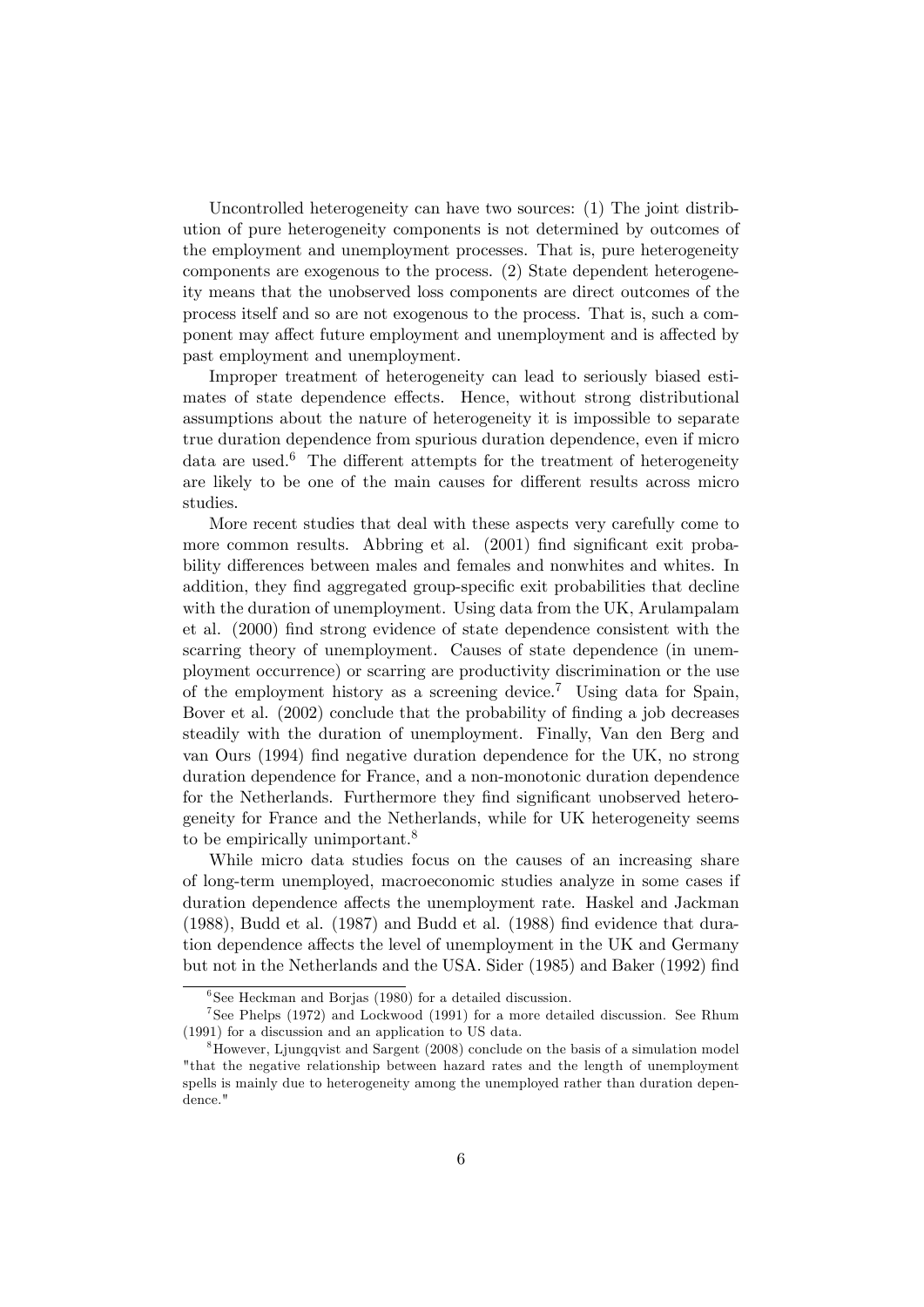at the aggregated level for the USA, that duration has played a more prominent role than incidence in steady state increases in the unemployment rate. Jackman and Layard (1991) Önd no evidence for pure heterogeneity and at best weak support for some heterogeneity. They explain the overall fall in UK exit rates from unemployment by the combined effect of  $(1)$  a fall in the ratio of vacancies to unemployment, and (2) a higher proportion of the unemployed being long-term unemployed. Using data for France, Abbring et al. (2002) conclude that unobserved heterogeneity (dynamic sorting), and not duration dependence (stigma effects), explains the observed negative duration dependence in the first six quarters of unemployment.<sup>9</sup> For higher durations negative individual duration dependence, and not dynamic sorting, is important.

Furthermore, evidence has been found that the ratio of exit rates at different durations is relatively constant over time.<sup>10</sup> Using data for 1995 Machin and Manning (1999) compare thirteen European countries and find only minor cross country differences in duration dependence (with the exception of Sweden).

The main drawback of macro or aggregated time-series is that they are not sufficiently informative, because they do not contain information on the composition of the heterogeneous inflow into unemployment. That is, personal characteristics are unobserved. However, in principle the results of Van den Berg and van Ours (1994) and Budd et al. (1987) and Budd et al. (1988) do not point at different directions. Furthermore, Van den Berg and Klaauw (2001) compare the duration distribution of micro and macro data for France and find only slightly but not significantly higher exit probabilities for macro data. That is, the duration dependence pattern is almost the same for both data. In addition, macro data have some advantages over micro data: (1) Macro data provide the exact aggregate unemployment duration distribution in the population (averaged over unobserved heterogeneity). (2) They cover a much longer time span than is usual in micro data. (3) They usually do not suffer from attrition.  $(4)$  In principle aggregated data cover the whole population which makes such data better suited for the analysis of the overall impact of aggregate events. (5) The macroeconomic consequences of differences in exit rates on the unemployment rate can be analyzed much better with macro data.<sup>11</sup>

In this paper the latter point is of interest. But what are the consequences for the estimates? In case of (unobserved) heterogeneity, individuals with the largest exit probability, on average, leave unemployment first. This

 $9^9$ One explanation for duration dependence is the stigma effects. It reduces the number of job opportunities of the long-term unemployed. See, for example, Vishwanath (1989) and Van den Berg (1990).

 $^{10}$  See, for example, Jackman and Layard (1991) and Eriksson (1996).

 $11$  See Abbring et al. (2002) for a discussion of macro data in the context of duration dependence.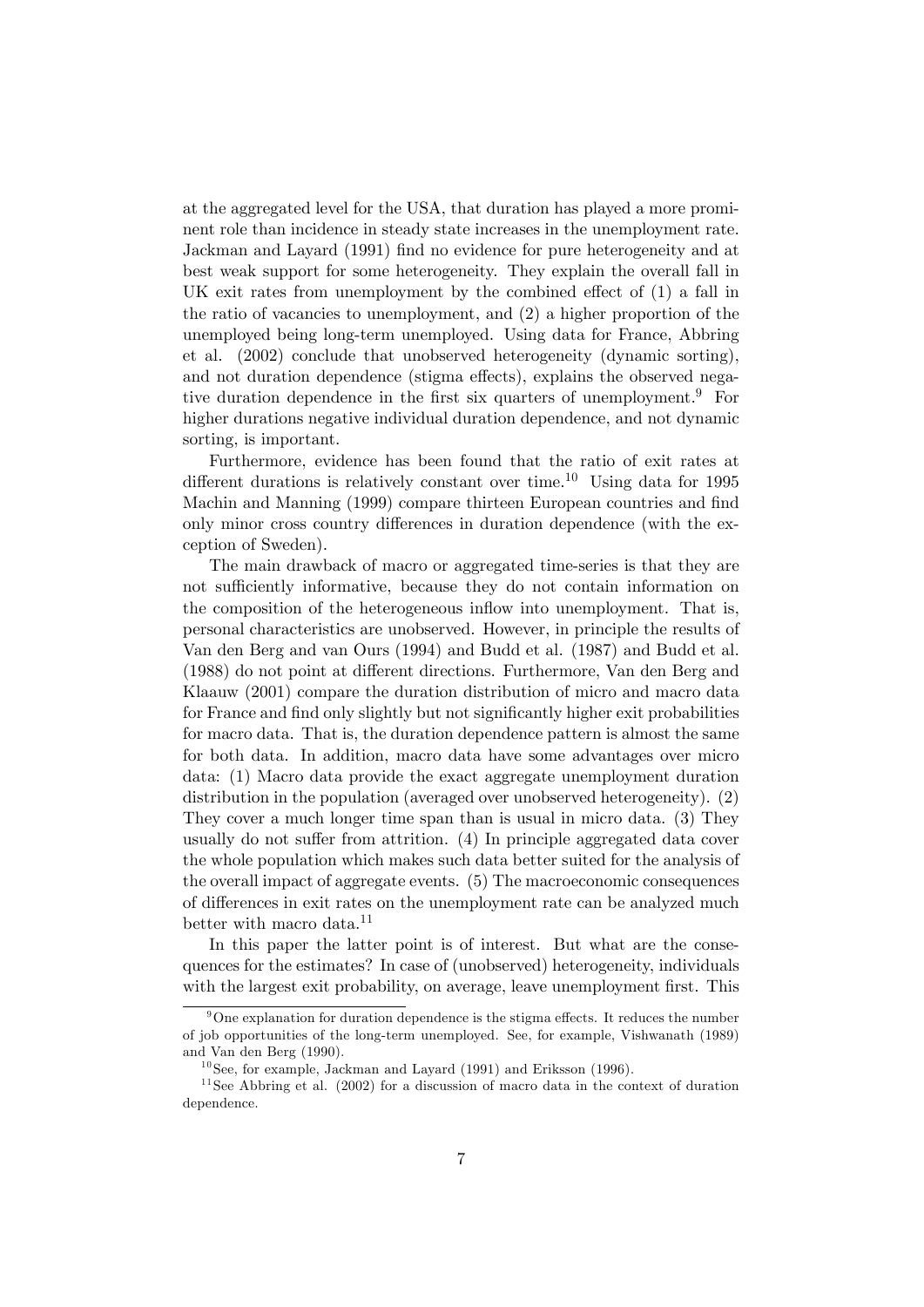leads to a decline in the average quality of a cohort of unemployed from period to period (e.g. due to an increasing share of low skilled or discouraged worker). Hence, negative duration dependence in observed aggregated exit probabilities may occur even in the absence of true duration dependence. This is important for policy analysis. However, the estimates are biased only in the sense that we can not distinguish between (unobserved) heterogeneity and true duration dependence. They are not biased with respect to the impact of the observed aggregated duration dependence.

A simple example: Let us assume that  $X = \psi + \epsilon$ , whereby X is the observed aggregated duration dependence,  $\psi$  is the true duration dependence, and  $\epsilon$  is the unobserved heterogeneity. The effect of  $\psi$  on the exit probability is biased, if  $\psi$  and  $\epsilon$  are correlated. The effect of X on the exit probability is not biased, but we can not distinguish between the effects of  $\psi$  and  $\epsilon$ . However, the latter objective is not the aim of this paper.

Put differently, if the share of long-term unemployed has an effect on the level of unemployment, it is of importance to estimate the magnitude of this effect. This point seems to be neglected somewhat in the literature. In addition, given that there are specific groups in the pool of long-term unemployed that experience very low exit probabilities (no true duration dependence), then it is appropriate to suppose that these groups can be identified simply by closer inspection of the unemployment statistics. That is, policy analysis is still possible, even if we estimate the observed aggregated duration dependence only. In the theoretical and empirical section we use only the term duration dependence. That is, in the empirical part duration dependence means observed aggregated duration dependence.

### 3 The Model

Following Machin and Manning (1999) two main hypotheses are developed to explain international differences in long-term unemployment. A third hypothesis that is of interest in this paper relates to an internationally stable relationship between the distribution of unemployment by duration and the unemployment rate. In this section we develop a model that allows to differentiate between these three hypotheses:

- 1. A collapse in the reemployment probabilities from unemployment at all durations of unemployment accounts for the increase in the share of long-term unemployed.
- 2. In contrast to the first hypothesis, the exit rate from unemployment declined only for the long-term unemployed, while the other exit rates have remained constant.
- 3. There is international evidence for a stable negative relationship be-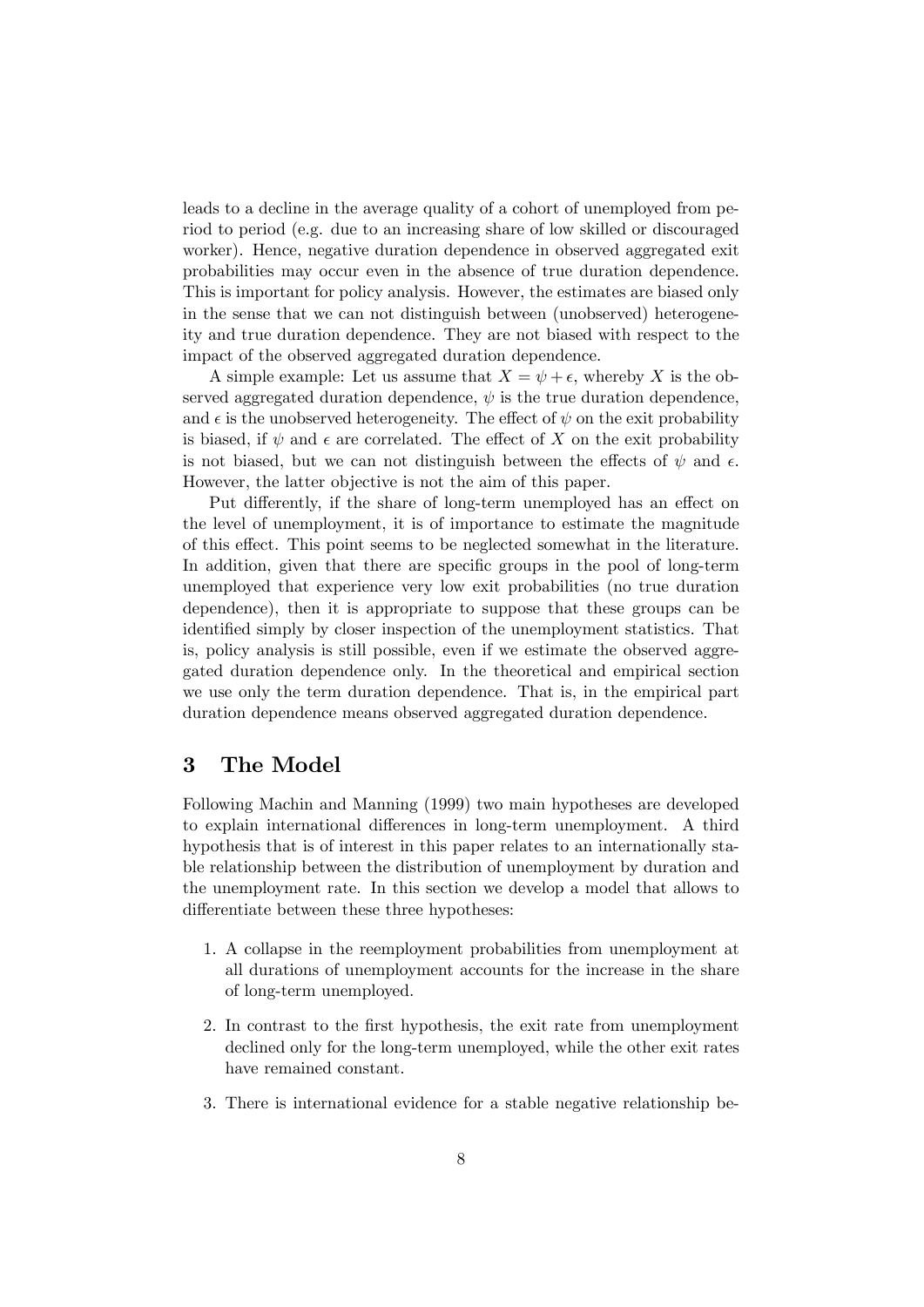tween the duration of unemployment and the reemployment probabil $itv.<sup>12</sup>$ 

In addition, the framework given below enables us to consider a fourth possible explanation. Jackman et al. (1996) consider the inflow rates into unemployment as a potential reason for the different experiences with unemployment. The idea is that higher job destruction rates produce higher unemployment for a given exit rate from unemployment. They do not find any important trend that could explain the rise in unemployment. In addition, we will see below that the job destruction rate is not able to explain a permanent change in the distribution of unemployment by duration. The effect is simply transitory.

The review in the previous section reveals that it seems to be a useful approach to extend the standard equilibrium unemployment model by unemployment duration dependent job finding probabilities.<sup>13</sup> In addition, this would offer the possibility to assess the above mentioned explanations.

Let us assume people can only be employed or unemployed and live forever. New cohorts do not enter the labor market. In the standard stockflow model for steady state unemployment we have equal flows into and out of unemployment. The áow of people into unemployment in a given period is equal to the short-term unemployed in this period. Some of them find a new job within the same period, others don't. The same is true for those who became unemployed in previous periods and are still unemployed. Some of them find a new job within this period, the rest remains unemployed. From this it follows that the backflow into employment consists of people with different experiences of unemployment duration.

Given that firms are more reluctant to hire applicants with a longer unemployment duration, the backflow probability decreases with increasing unemployment periods. In addition, one could argue that the search intensity of the unemployed decreases with increasing individual unemployment duration.

In the standard approach for steady state unemployment stock-flow models the flow from unemployment to employment is equal to the flow in the opposite direction

$$
pU = \lambda E. \tag{1}
$$

U is the number of unemployed and  $E$  is the number of workers. On average an unemployed worker finds a job during a period with the probability p. The equilibrium in search and matching models usually depends

 $12$ This is a necessary but not sufficient condition for Hypotheses one and two if an international panel data set is used.

 $13$  See, for example, Pissarides (2000) for a good introduction to the standard equilibrium unemployment model.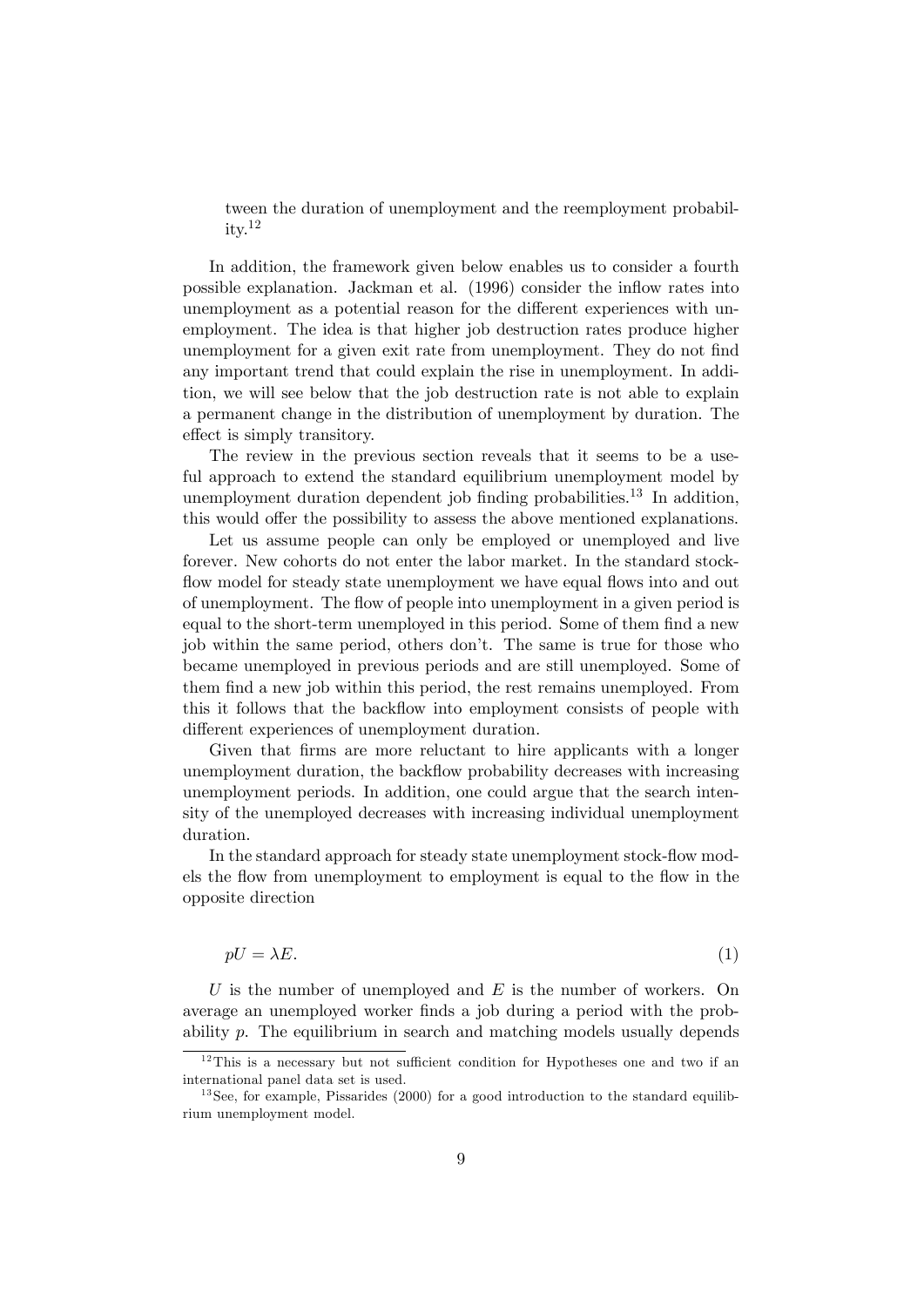on a measure of the tightness of the labor market defined as the ratio of vacancies to unemployed,  $\theta = V/U$ . The probability p depends on the labor market tightness  $\theta$  because it determines how successful search is. Finally, the probability that a job will be destroyed by an idiosyncratic shock in a period is given by  $\lambda$ . Dividing equation (1) by  $E+U$  and rearranging yields the unemployment rate:

$$
u = \frac{\lambda}{\lambda + p(\theta)}\tag{2}
$$

An increase in the vacancy rate increases the market tightness and, hence, the probability  $p$ . This is why equation  $(2)$  is sometimes referred to as the Beveridge curve. The Beveridge curve shift outwards if  $\lambda$  increases and vice versa.

It is easy to see that the probability  $p(\theta)$  can be interpreted as a weighted average with weights given by the distribution of unemployment by duration. This follows directly from

$$
pu = p(u_1 + u_2 + ... + u_n) = p \sum_{i} risk_i = p \sum_{i} s_i u = p \sum_{i} \frac{u_i}{u} u.
$$
 (3)

The term  $risk_i$  is the probability of being unemployed with a specific duration of unemployment. Put alternatively, the risk of being unemployed is the sum of duration dependent risks  $(u = \sum_i risk_i)$ . In addition,  $risk_i$  is equal to the unemployment rate weighted by the duration dependent group size  $s_i = U_i/U = u_i/u$ . Equation (3) points out that the assumption of a constant  $p(\theta)$  for a given  $\theta$  is a special case of a more general approach in which different duration specific reemployment probabilities are considered. Put differently, if and only if  $p(\theta)$  is the same for all unemployed, the distribution of the duration dependent shares has no impact on the average value of p. Only then duration dependence does not exist.

Let us now assume that the reemployment probability for a specific unemployed person depends on his spell of unemployment. For  $i = 1, 2, ..., N$ (continuous) unemployment periods the duration specific reemployment probability  $p_i(\theta)$  decreases with an increasing number of periods, if the probability to find a job decreases from period to period. Hence, duration dependence

$$
p_1(\theta) > p_2(\theta) > \dots > p_N(\theta)
$$
\n<sup>(4)</sup>

simply means that the shorter the duration of unemployment, the higher the backflow probability. It is assumed that  $\theta$  does not have an effect on the ratio of the  $p_i$ 's. That is, all  $p_i$ 's decrease proportionally if  $\theta$  decreases. This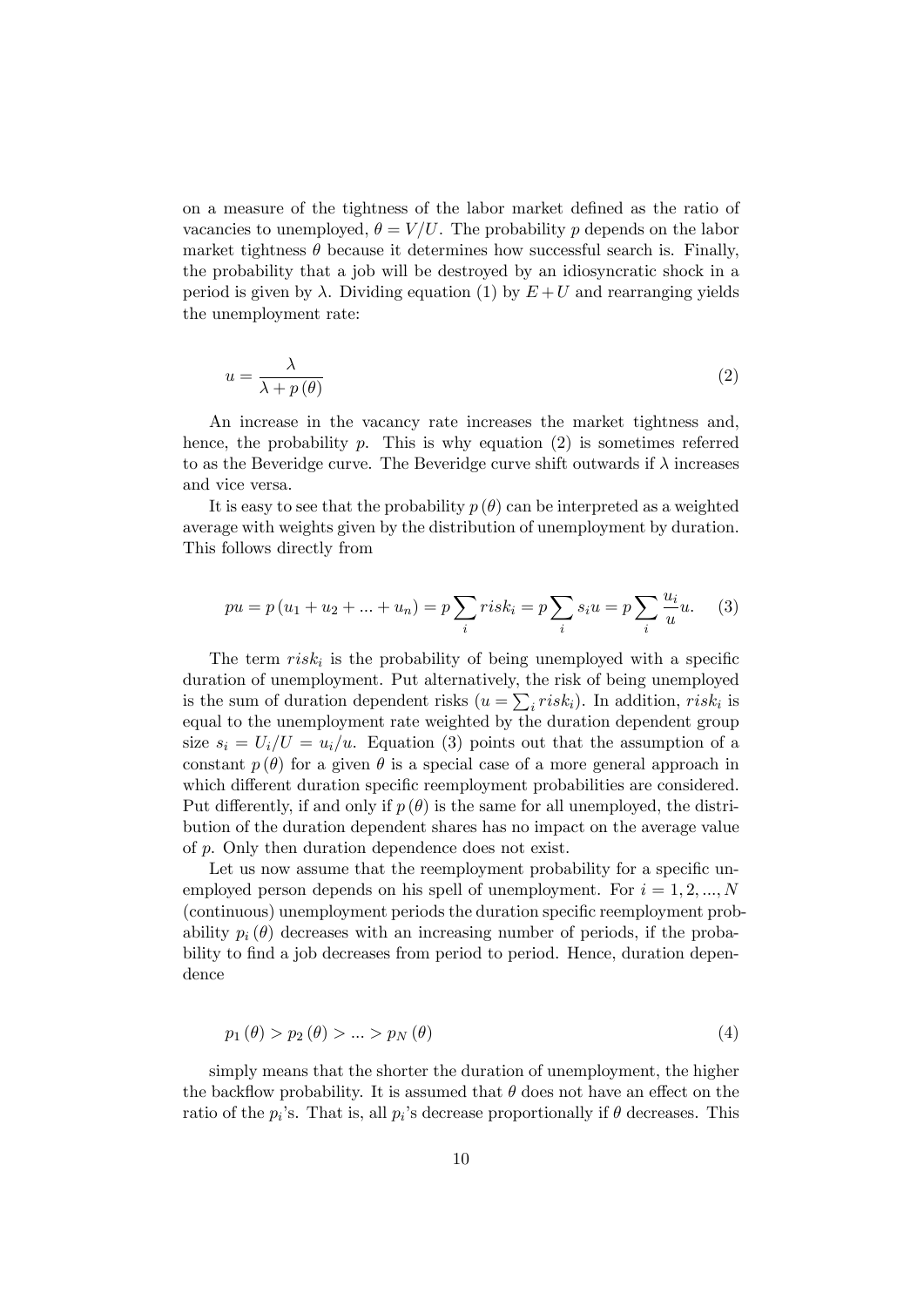assumption is in line with empirical Öndings described at the beginning of this section. To each  $p_i(\theta)$  corresponds a number of unemployed  $U_i$ with an unemployment experience of  $i$  periods, hence,  $U_i$  is the sum of the unemployed persons. Other reasons for heterogeneity, like skills, gender, or age remain unconsidered.

Following equation, (3), this yields:

$$
\sum_{i} p_{i}(\theta) s_{i} u = p(\theta, f(s)) u \tag{5}
$$

From this it follows that the larger the  $s_i$  for higher numbers of i, the lower p. Hence, the average exit rate does not only depend on the market tightness but also on the distribution of unemployment by duration,  $f(s)$ . That is, the quantity of unemployment is measured by  $\theta$  and the quality by  $f(s)$ .

For the flow equilibrium  $(1)$ , follows that

$$
\sum p_i(\theta) s_i U = \lambda E \tag{6}
$$

It is assumed that the distribution of the unemployed by duration has no impact on  $\lambda E$ , because the idiosyncratic shock rate is independent for a given number of unemployed people. The steady state unemployment rate is given by

$$
u = \frac{\lambda}{\lambda + \sum p_i(\theta) s_i} = \frac{\lambda}{\lambda + p(\theta, f(s))}.
$$
\n(7)

While  $\lambda$  shifts the Beveridge curve outwards,  $p_i$  shifts the curve inwards. For  $s_i$  most effects are ambiguous. This is simply because if one of the shares changes, at least one of the others changes too. If the assumption in equation (4) holds, it is unambiguous that  $\partial u/\partial s_1 < 0$  and  $\partial u/\partial s_n > 0$ . Hence, an increasing share of long-term unemployed increases the unemployment rate at given  $p_i$  and  $\lambda$ , and the opposite is true if the share of the single-period unemployed increases.

In the empirical part of the paper we distinguish between three different duration groups only, due to data availability. Hence, for a model with short-term  $(S)$ , medium-term  $(M)$  and long-term  $(L)$  unemployed, steady state equilibrium unemployment is given by

$$
u = \frac{\lambda}{\lambda + ps(\theta) \, s_S + p_M(\theta) \, s_M + p_L(\theta) \, s_L}.\tag{8}
$$

In this case only the effect of  $s_M$  is ambiguous. However,  $\partial u/\partial s_M < 0$ if the change in  $s_M$  is to the disadvantage of  $s_L$ , and  $\partial u/\partial s_M > 0$  if it is to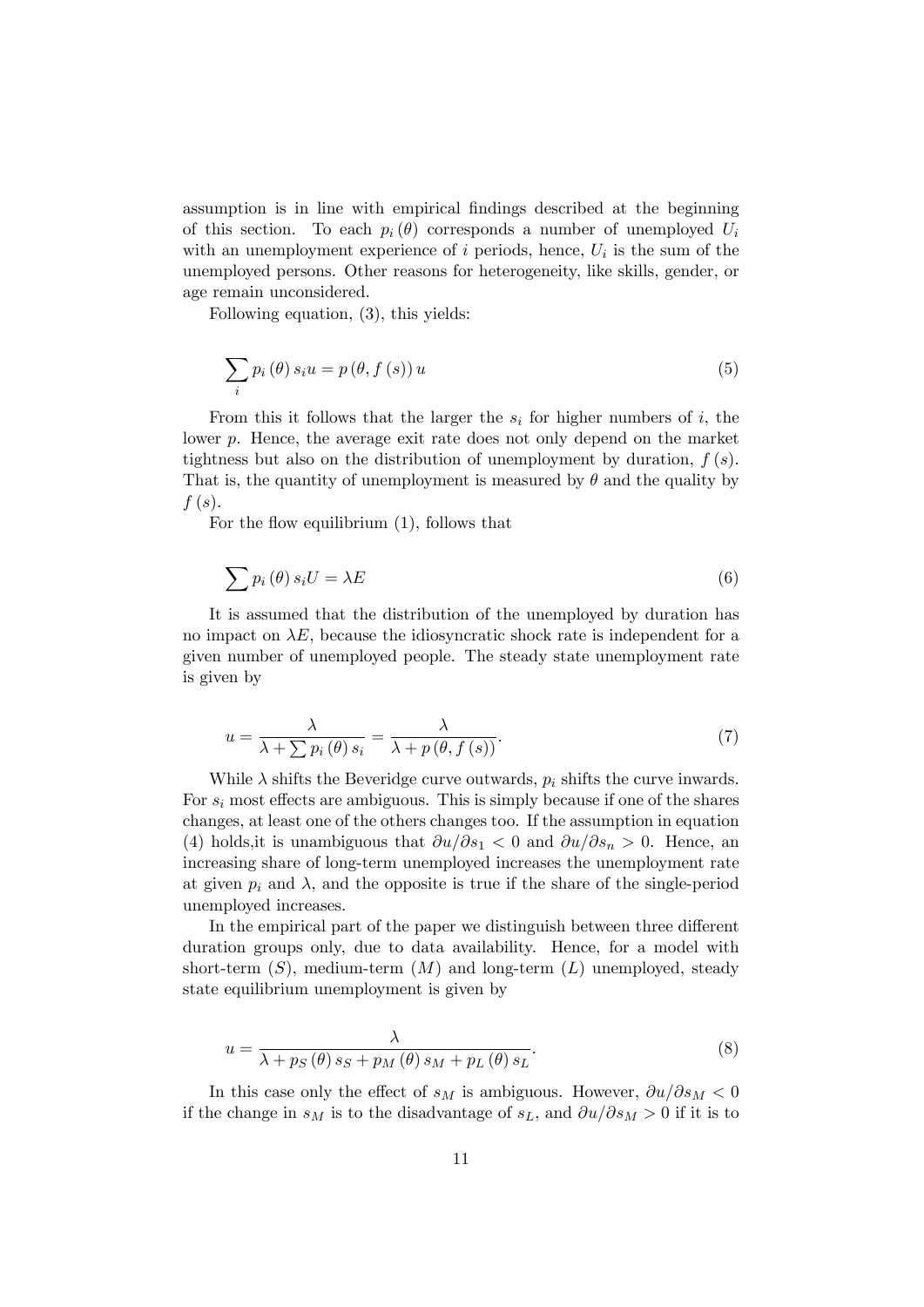the disadvantage of  $s<sub>S</sub>$ . Given the assumption in equation (4) we can order the effects on  $u$ :

$$
\frac{\partial u}{\partial s_S}\Big|_{ds_M=0} < \frac{\partial u}{\partial s_S}\Big|_{ds_L=0} \quad \text{and} \quad \frac{\partial u}{\partial s_L}\Big|_{ds_M=0} > \frac{\partial u}{\partial s_L}\Big|_{ds_S=0} \,. \tag{9}
$$

We now fractionize the flow into employment into inflow units to point out under which conditions the shares change. The evolution of the aggregated rate of unemployment is given by the difference between inflow and outflow. In a steady state, an equal number of persons flow into unemployment and back into employment. It is assumed that short-term unemployment is a one period unemployment experience.

In period one,  $\lambda E$  people lose their job. In the same period a share  $\delta$  find a new job and the share  $(1 - \delta) \lambda E$  remain in unemployment and leave the group of short term unemployed at the end of the period. From this it follows that the share of one period unemployed is a flow quantity. In the next period the share  $(1 - \delta) \lambda E$  is the flow into medium-term unemployment. Again, this quantity is divided into two groups, an outflow into employment according to the share  $\beta$  and a remaining part  $(1 - \beta)$ . This does not mean that the fraction  $\beta$  of those who become medium-term unemployed find a new job, but the number of medium-term unemployed equal to  $\beta (1 - \delta) \lambda E$ get reemployed.

For simplicity we assume that there is only one additional third group, the long-term unemployed. The flow into the duration group of long-term unemployed, $(1 - \beta) (1 - \delta) \lambda E$ , is equal to the number of people finding a new job, if this is the group with the last duration category. People cannot be more than long-term unemployed.<sup>14</sup>

$$
\lambda E = \delta \lambda E + \beta (1 - \delta) \lambda E + (1 - \beta) (1 - \delta) \lambda E \tag{10}
$$

In steady state  $\lambda E$  is fixed. The term  $\delta \lambda E$  is equal to  $p_S s_S$ . In steady state  $\delta$  cannot change, because this would change p, which is also fixed. From this it follows that neither  $p<sub>S</sub>$  nor  $s<sub>S</sub>$  can change. The same applies to the medium-term unemployed. The share  $\beta$  cannot change, since  $\beta (1 - \delta) \lambda E$ is equal to  $p_M s_M$ . Hence,  $(1 - \beta) (1 - \delta) \lambda E$  remains unchanged, too.

The framework allows the following conclusions with respect to a steady state equilibrium,  $\dot{u} = 0$ :

1. Constant áows imply constant duration dependent probabilities and shares:  $\dot{p}_i = 0, \dot{s}_i = 0.$ 

 $14$ Remember we assume that people can only be employed or unemployed and live forever. New cohorts do not enter the labor market.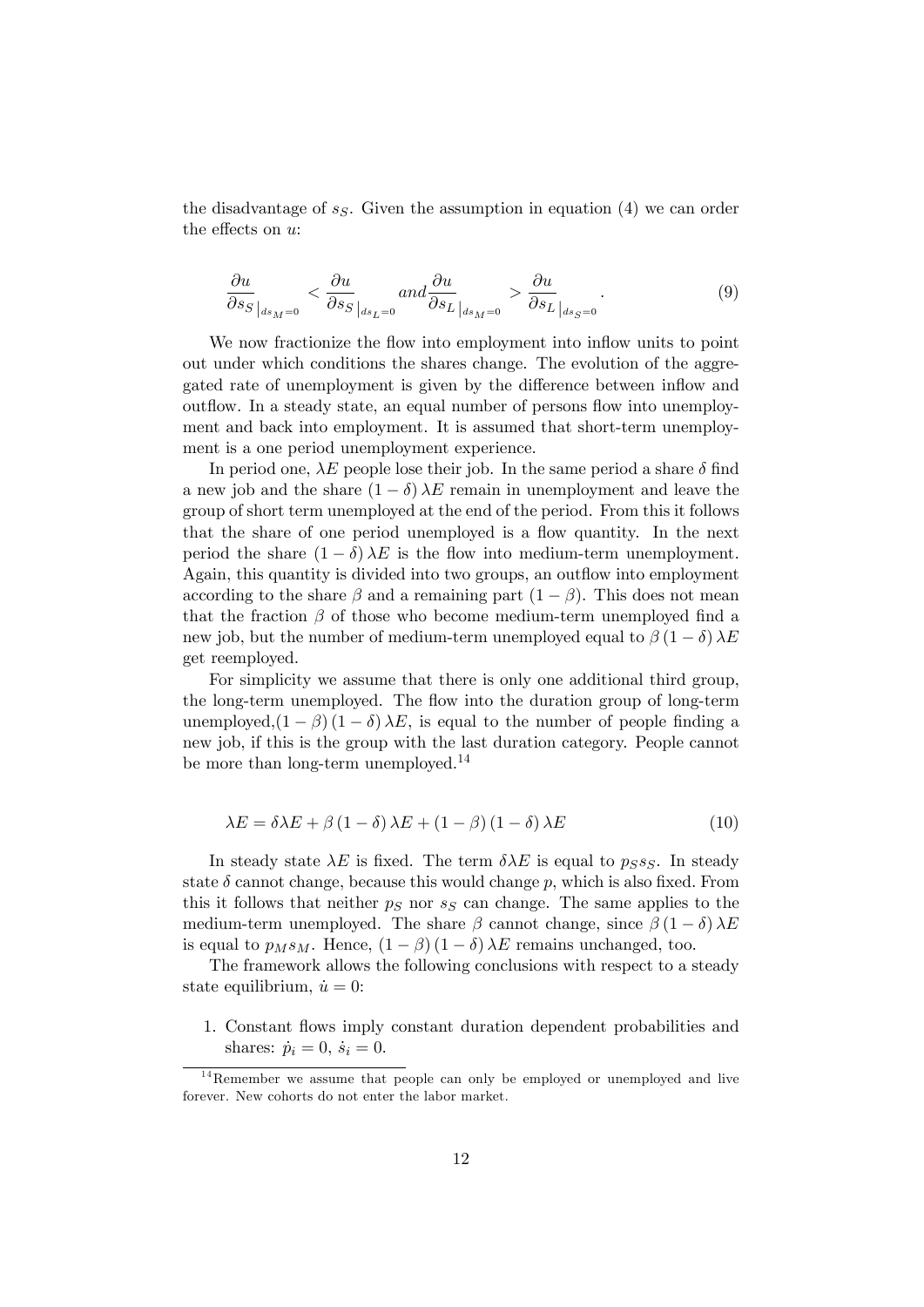- 2. For given values of the duration dependent probabilities, it follows from equation (8) that the larger the sum  $s_M + s_L$  the lower the flow quantities and, hence, the probability that an employed becomes unemployed.
- 3. The larger  $\delta$  and  $\beta$  the lower the probability of being long-term unemployed. However, the probability of remaining long-term unemployed increases.

Out of steady state,  $\dot{u} \neq 0$ , the following conclusions are possible:

- 1. From equation (8) it follows that the larger  $s_S(s_L)$ , the smaller (larger) the unemployment rate. Hence, the unemployment rate is negatively related to  $s_S$  and positively correlated with  $s_L$ . The correlation of the unemployment rate with  $s_M$  depends on the difference between  $p_M$  and p. In addition, it follows that a fall in the reemployment probability at any duration will tend to raise  $s<sub>L</sub>$ . In this case u is driven mainly by  $p_Ls_L$  and a new equilibrium will be reached at a slower rate.
- 2. The share  $s_S$  first increases with  $\lambda$  and then decreases, for given numbers of employed workers,  $E$ , and the duration dependent flow probabilities. In this case all other shares decrease and the unemployment rate increases. However, as long as  $E$  and the  $p_i$ 's are constant the shares will move back to their initial ratio. Only the unemployment rate changes with  $\lambda$ .
- 3. The smaller the negative duration dependence the larger is  $s_S$  and the smaller  $s_L$ . However, a decrease in  $p_S$  and  $p_L$  for a given  $p_M$  increases  $s_S$  and  $s_L$ . Additionally,  $s_L$  increases if  $p_S$  decreases for given values of  $p_M$  and  $p_L$ .
- 4. Strong fluctuations in  $\lambda$  produce waves of newly unemployed. These waves pass through the shares one after another. For large differences in duration dependent flow probabilities or small values for all  $p_i$ 's, the impacts of recessions on unemployment are much stronger, because this leads to a tsunami for the share of long-term unemployed. In addition, the *tsunami* is lagged behind the increase in the unemployment rate.

### 4 Empirical Analysis

In this section we investigate empirically the relation between unemployment and the distribution of unemployment by duration. In a first step we take a look at the correlation coefficients to reassess the conclusions derived above. The second part deals with estimates of a panel data model for 16 OECD countries.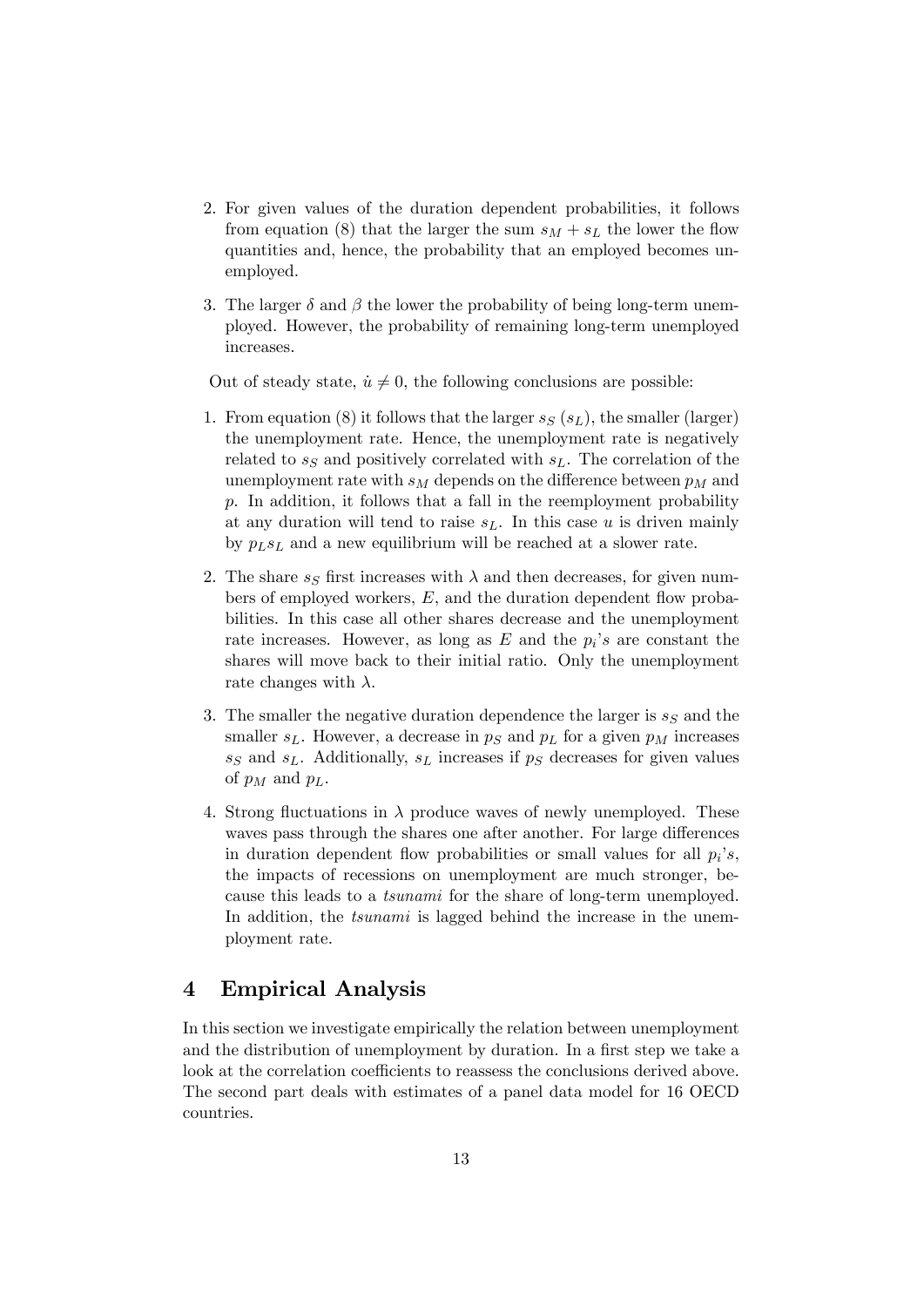#### 4.1 Empirical Stylized Facts

A comparison of data for the unemployment rate and the share of long-term unemployment over time for almost all OECD countries reveals that if the unemployment rate has risen so has the share of long-term unemployment.<sup>15</sup> In order to provide a first cross country evidence for our data we calculate correlation coefficients for all countries considered in this paper. Table 1 provides the correlation coefficients for the unemployment rate and the duration groups short-term, medium-term, and long-term unemployment. The coefficients refer to 16 OECD countries and the period 1975 to 2000. For a detailed data description see section 4.2.

As predicted in the theoretical model above, the unemployment rate is negatively related to short-term unemployment and positively to the share of long-term unemployed. The correlation between the share of mediumterm unemployed and the unemployment rate is almost zero. This means that  $p_m \approx p$ . Hence, a change in this share has only minor effects on the average job finding probability.

|                           | $s_S$     | $s_M$  | $s_L$  |  |
|---------------------------|-----------|--------|--------|--|
| $s_M$                     | $-0.4783$ |        |        |  |
| $s_{L}$                   | $-0.9143$ | 0.0815 |        |  |
| $\boldsymbol{\mathit{u}}$ | $-0.5114$ | 0.0731 | 0.5481 |  |

Table 1: Correlation Coefficients

ss: share of short-term unemployed;  $s_M$ : share of medium-term unemployed;  $s_L$ : share of long-term unemployed;  $u:$  unemployment rate

The remaining correlation coefficients imply that  $(a)$  if the share of shortterm unemployed increases, the remaining shares decrease and vice versa, and (b) a week linear bivariate relation exists only between the share of medium-term and long-term unemployed. The first observation is in line with previous observations that the share of long-term unemployed is lagged behind the actual unemployment rate. This can be explained by applying the model above. Let us assume, for example, a one period shock hits the economy. An increase in the idiosyncratic shock rate,  $\lambda$ , increases in the same period the share of short-term unemployed and the unemployment rate, but decreases the other shares. In the next period a part of this wave of newly unemployed move into the share of medium-term unemployed. At the same time the share of short-term unemployed decreases and the share of long-term unemployed increases (but is still smaller than before the shock!). The unemployment rate now starts to decrease. In the next period the remaining part of the unemployment wave enters the share of long-term

 $15$ See Machin and Manning (1999) and Webster (2005) for a detailed discussion.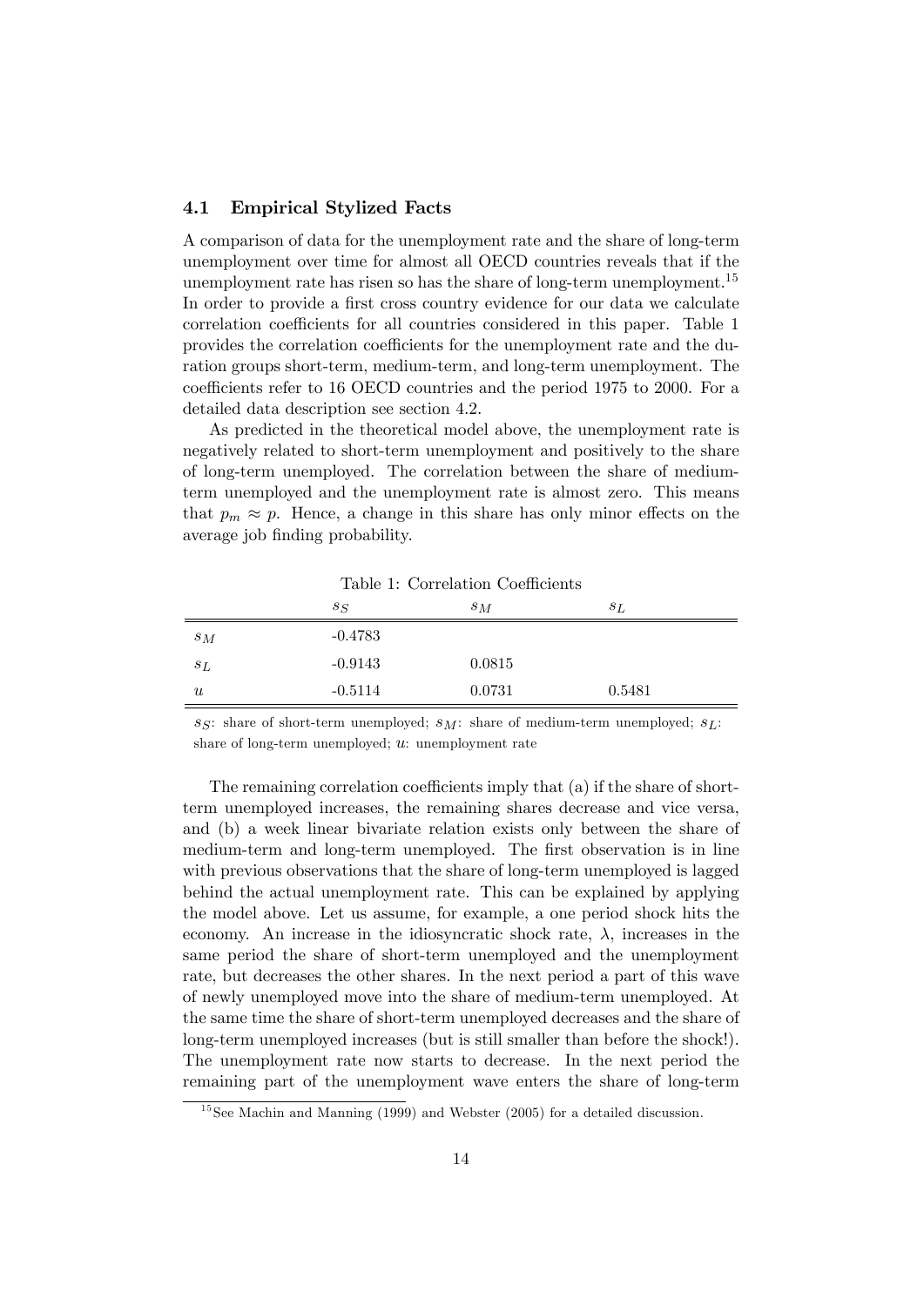unemployed. The unemployment rate decreases further, while the share of long-term unemployed increases.

#### 4.2 Data

The standardized unemployment rate  $(u)$  is taken from the OECD online database. Unemployment by duration is subdivided into short-term unemployment (up to three months unemployed), medium-term unemployment (more than three months and up to one year unemployed), and long-term unemployed (more than one year unemployed). These data are taken from the OECD online database, too.

To get reliable estimates we consider a set of institutional and macroeconomic control variables. Institutional control variables are: The variables that measure labor market policy are benefit replacement rate  $(brr)$ , benefit duration  $(bd)$ , employment protection  $(ep)$ , year to year changes in net union density  $(ud)$ , and coordination of bargaining  $(co)$ . Benefit replacement rate is a percentage of average earnings before tax and refers to the first year of unemployment, and *benefit duration* is measured by the replacement rate in the second to fifth year of unemployment, relative to that of the first year.<sup>16</sup> Employment protection increases with strictness of employment protection and has the range  $\{0, 2\}$ . Net union density is constructed as the ratio of total reported union members minus retired and unemployed members. Coordination of bargaining is an index with range  $\{1,3\}$  and increases in the degree of coordination in the bargaining process on the employers' as well as on the unions' side. Macroeconomic control variables are: Terms of Trade shocks (*tts*), labor demand shocks (*lds*), total factor productivity (*tfp*), real interest rate  $(r)$ , and vacancy rate  $(v)$ . The institutional as well as the pure macroeconomic control variables are taken from Nickell and Nunciata (2002).

With respect to the countries considered only those are accounted for who provide data for unemployment shares at lest for ten years: Australia, Belgium, Canada, Denmark, Finland, France, Germany, Japan, Netherlands, New Zealand, Norway, Portugal, Spain, Sweden, United Kingdom, and USA. The period is 1975 to 1995 due to data availability.

#### 4.3 Econometric Model and Results

In this section we analyze econometrically whether the distribution of unemployment by duration has an effect on the level of the unemployment rate. In particular the identification of duration dependence that is stable over time and across countries is of interest here. In the theoretical section we have concluded that an increase in the share of short-term unemployed decreases the unemployment rate, while an increase in the share of

 $16$ See Nickell and Nunziata (2002) for a detailed description on how bd is calculated.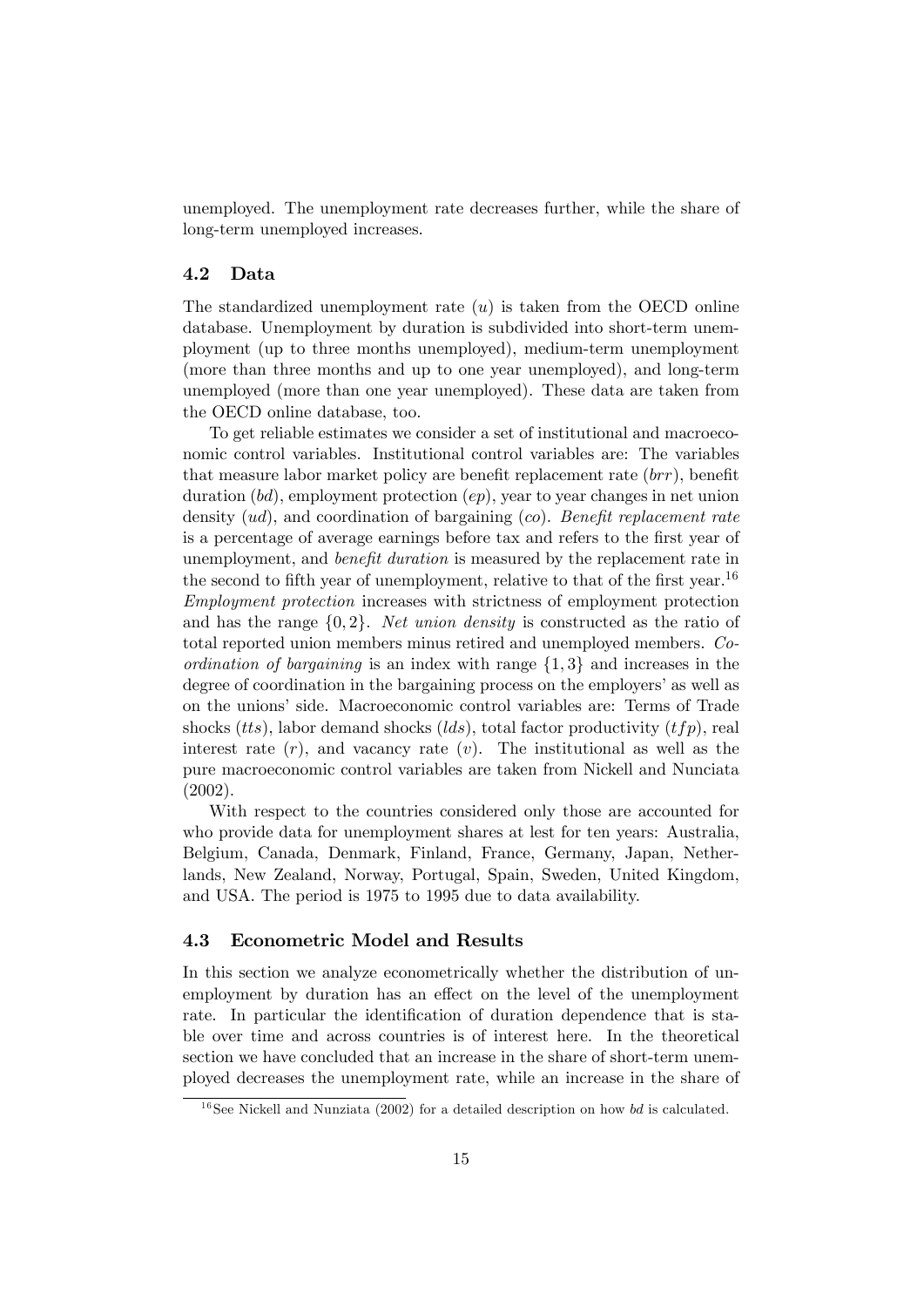the long-term unemployed increases unemployment, if and only if duration dependence exists. For medium-term unemployed the prediction depends on the difference between  $p<sub>M</sub>$  and p.

Due to data availability we distinguish between three different duration groups only. The share of short-term unemployed,  $s_S$ , comprises of people with a spell of unemployment of up to three month. The cut for the remaining unemployed is at one year unemployment. In the estimates only two of three shares can be included, since they sum up to one. We therefore estimate all three possible combinations. This allows us to interpret the share effects more specifically, since the estimated effects are always on account of the excluded share. We argue that significantly different estimates for the shares correspond to significantly different  $p_i$ 's.

To ensure that we estimate the share effects, we control also for the effect of the vacancies on unemployment. That is we estimate the Beveridge curve. The vacancies might have some measurement errors, since they are calculated on the basis of national definitions. Hence, we have to be careful at least with respect to the slope of the Beveridge curve. In order to make the results more robust, we consider a comprehensive set of control variables (comparable to that of Nickell et al. (2005)) and countries, respectively.

The following equation will be estimated:

$$
\log (u_{it}) = \beta_0 + \beta_1 s_{jit} + \beta_2 s_{kit}
$$
  
+  $\beta_3 brr_{it} + \beta_4 b d_{it} + \beta_5 e p_{it} + \beta_6 u d_{it} + \beta_7 c o_{it}$   
+  $\beta_8 t t s_{it} + \beta_9 l d s_{it} + \beta_{10} t f p_{it} + \beta_{11} r_{it} + \beta_{12} \log (v_{it})$   
+  $\alpha_i + \gamma_t + \epsilon_{it}$ 

 $s_j$  and  $s_k$  are two of the three duration groups  $(s_S, s_M, s_L)$  and  $\alpha_i$  and  $\gamma_t$  are fixed cross-country and time effects, respectively. We consider two additional specifications to account in a different way for unobserved heterogeneity. First, instead of time effects we consider a time trend and country specific first order autoregressive terms. Second, we do the same but now with country specific time trends instead of the aggregated time trend. White robust covariances are used to control for cross-equation correlation and different error variances in each cross-section unit.

Table 2 displays the main results. For complete results we refer to the appendix. Regressions  $1$  to  $3$  are specified as standard fixed effects models. The negative effect of the short-term share is twice as large if it is on account of the share of long-term unemployed. For the positive effects of the longterm share the exact opposite is the case. For the share of medium-term unemployed we find a decreasing (increasing) effect on unemployment, if it is on account of the long-term share (short-term share). All estimated effects are significant at the  $1\%$  level.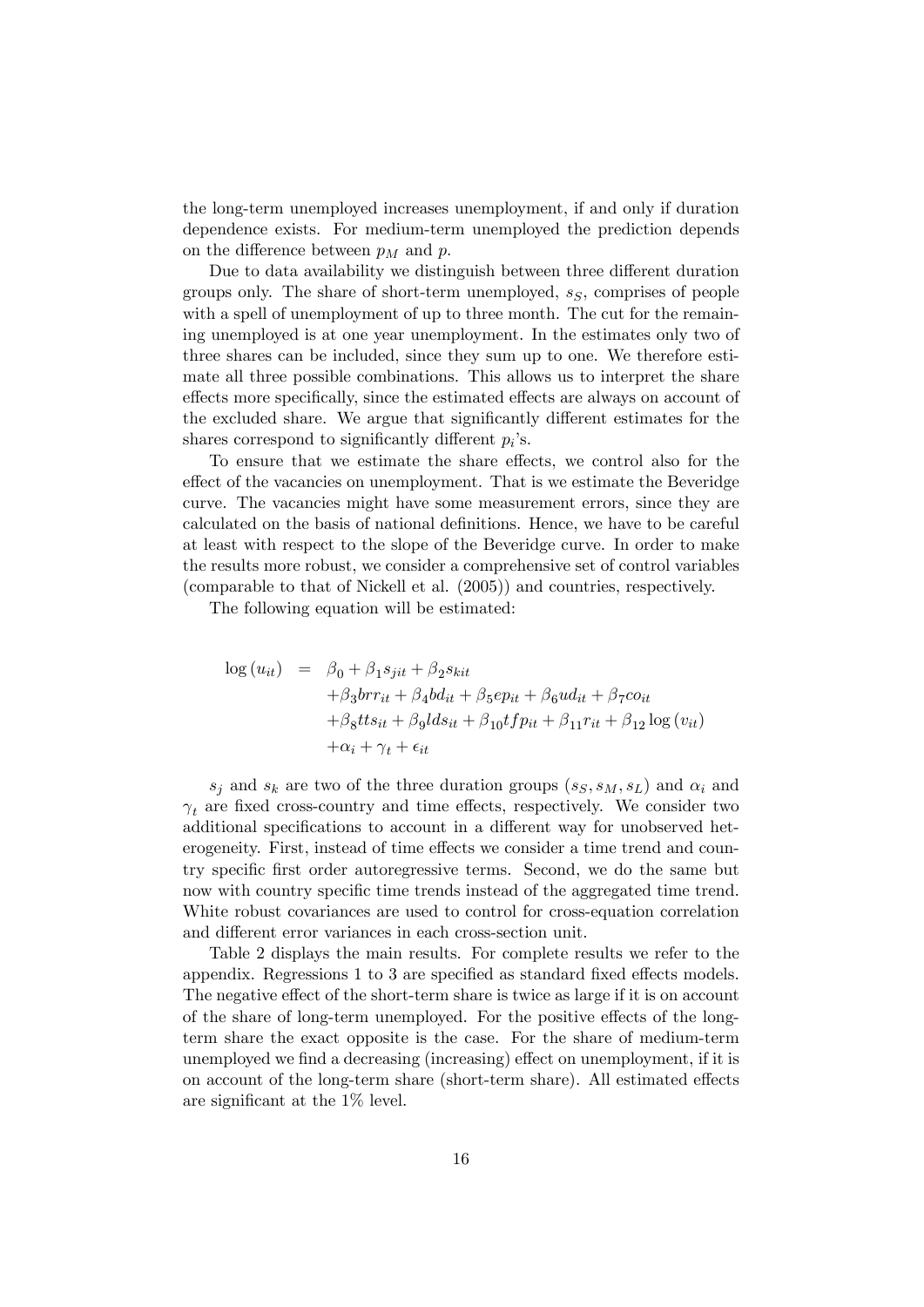Regressions 4 to 6 and 7 to 9 have different specifications with respect to unobserved heterogeneity. The estimated effects remain significant at the  $1\%$  level and the relative differences between them are quite stable, although the parameters decrease somewhat.

The results provide strong evidence that the distribution of unemployment by duration has a significant effect on the level of the unemployment rate. Hence, the hypothesis of internationally stable (observed aggregated) duration dependence is confirmed. Based on the Wald test we can conclude that the estimated coefficients are significantly different in all cases. All test results are significant at the  $1\%$  level. Therefore, we can conclude that the cross country differences in duration dependence are quite small.

With respect to the two remaining hypotheses we argue as follows: A deterioration of the exit rate for long-term unemployed would imply that the parameter  $p<sub>L</sub>$  has fallen over time. In addition, we have to expect stronger country differences for this parameter than for the other exit rates. In both cases the significance level of the respective parameters should be weak. In contrast to this the hypothesis of a collapse in the reemployment probabilities from unemployment at all durations would be compatible with significant parameters, if the ratio of exit rates at different durations are relatively constant over time and across countries.

The results are in line only with the latter hypothesis. Hence, the high share of long-term unemployed is no evidence of a particular reemployment problem for the long-term unemployed. Again, it is not the aim of the paper to disentangle true duration dependence and (unobserved) heterogeneity, but the differences in duration specific average exit rates. Nevertheless, the results are in the same way consistent with employers sorting in consideration of (un)observed individual characteristics. In addition, Abbring et al. (2002) conclude that (true) duration dependence, and not dynamic sorting, is important for long-term unemployed. Hence, these results are also in line with the hypothesis of a collapse in the exit rates at all durations.

Caution is needed when interpreting the estimates in a way that European countries generally do not experience duration dependent exit rates from unemployment different from those in North America, Japan, New Zealand, or Australia. The estimates do not provide information about the average exit rate from unemployment.

Based on the conclusions at the end of the third section we should expect that countries with very low duration dependent exit rates reach a new equilibrium at a slower rate. However, the new higher equilibrium unemployment rate is reached very fast, if such an economy is hit by a shock on the way to that equilibrium. This could explain the German experience with a stairs-shaped development of unemployment in the last three decades. In addition, we can explain the East German experience with unemployment. After the German reunification the rapid increase in unemployment occurred not only because of higher destruction rates but also on account of a decline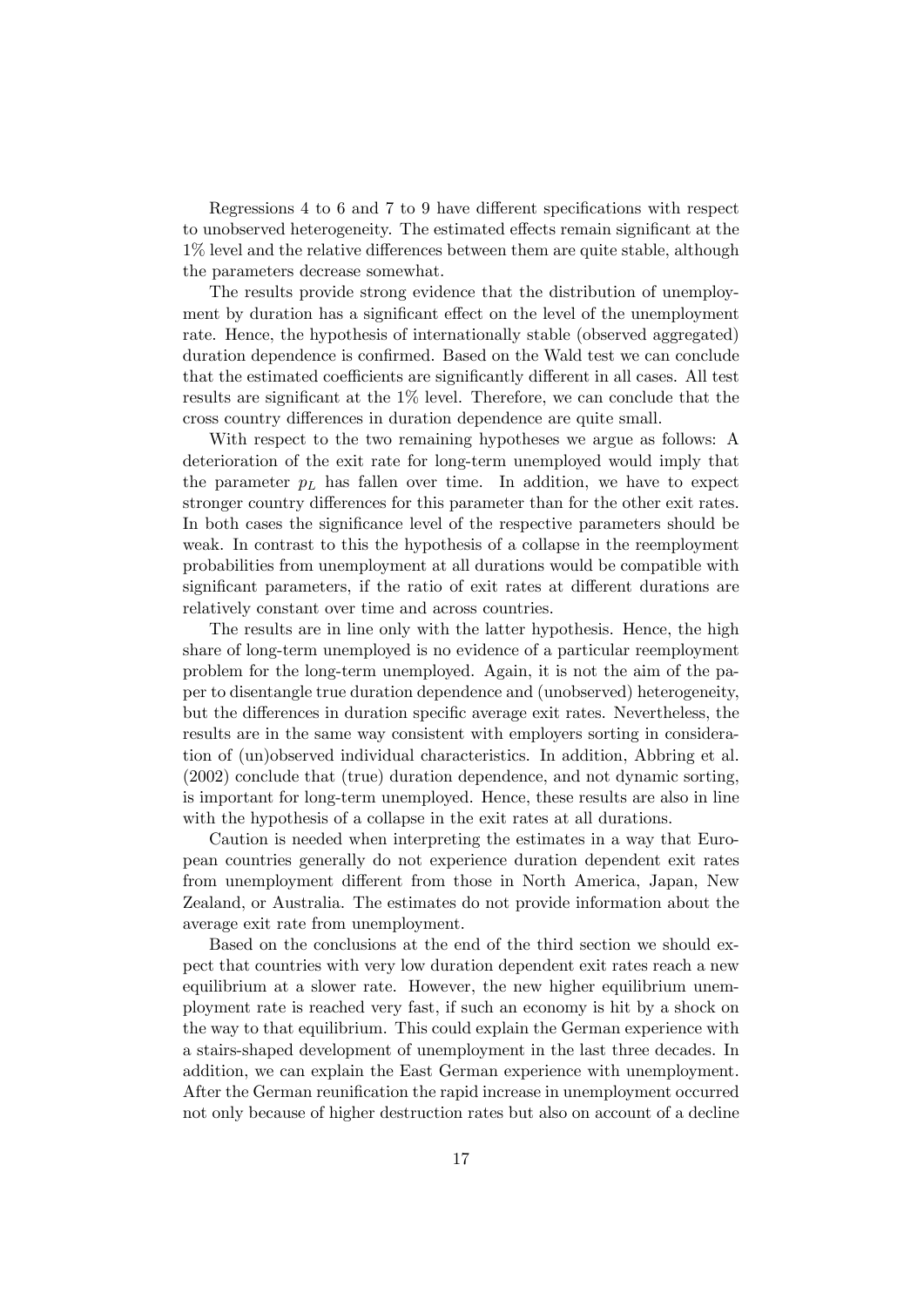|                    | $\mathbf{1}$        | $\overline{2}$      | 3                  | $\overline{4}$      | $\overline{5}$      | $6\phantom{.}6$     | $\overline{7}$      | 8                   | $9\phantom{.0}$     |
|--------------------|---------------------|---------------------|--------------------|---------------------|---------------------|---------------------|---------------------|---------------------|---------------------|
| $s_S$              | $-0.030^{\ddagger}$ | $-0.015^{\ddagger}$ |                    | $-0.021^{\ddagger}$ | $-0.011^{\ddagger}$ |                     | $-0.024^{\ddagger}$ | $-0.012^{\ddagger}$ |                     |
|                    | (0.003)             | (0.005)             |                    | (0.002)             | (0.003)             |                     | (0.002)             | (0.004)             |                     |
| $\sqrt{s_M}$       | $-0.015^{\ddagger}$ |                     | $0.015^{\ddagger}$ | $-0.011^{\ddagger}$ |                     | $0.011^{\ddagger}$  | $-0.012^{\ddagger}$ |                     | $0.012^{\ddagger}$  |
|                    | (0.004)             |                     | (0.005)            | (0.004)             |                     | (0.003)             | (0.004)             |                     | (0.004)             |
| $\mathfrak{s}_L$   |                     | $0.015^{\ddagger}$  | $0.030^{\ddagger}$ |                     | $0.011^{\ddagger}$  | $0.021^{\ddagger}$  |                     | $0.012^{\ddagger}$  | $0.024^{\ddagger}$  |
|                    |                     | (0.004)             | (0.003)            |                     | (0.004)             | (0.002)             |                     | (0.004)             | (0.002)             |
| $R^2$              | 0.949               | 0.949               | 0.949              | 0.978               | 0.978               | 0.978               | 0.982               | 0.982               | 0.982               |
| ${\cal F}{\cal E}$ | $\checkmark$        | $\checkmark$        | $\checkmark$       | $\checkmark$        | ✓                   | $\checkmark$        | $\checkmark$        | $\checkmark$        | $\checkmark$        |
| TE                 |                     | ✓                   | $\checkmark$       |                     |                     |                     |                     |                     |                     |
| AT                 |                     |                     |                    |                     |                     |                     |                     |                     |                     |
| CT                 |                     |                     |                    |                     |                     |                     |                     |                     |                     |
| AR                 |                     |                     |                    |                     |                     |                     |                     |                     | ✓                   |
| W                  | $84.72^{\ddagger}$  | $84.72^{\ddagger}$  | $84.72^{\ddagger}$ | $224.10^{\ddagger}$ | $224.10^{\ddagger}$ | $224.10^{\ddagger}$ | $168.82^{\ddagger}$ | $168.82^{\ddagger}$ | $168.82^{\ddagger}$ |
| $\cal N$           | $258\,$             | $258\,$             | $258\,$            | $242\,$             | $242\,$             | $242\,$             | $242\,$             | 242                 | $242\,$             |

Table 2: Main regression results

Notes: dependent variable: log of unemployment rate;  $sg$ : share of short-term unemployed;  $s_M$ : share of medium-term unemployed;  $s_L$ : share of long-term unemployed; FE: fixed effects; TE: time effects;  $AT$ : aggregated time trend;  $CT$ : country time trend;  $AR$ : first order autoregressive term; W: Wald test (Chi-square) for the null hypothesis  $s_j = s_k$ ; N: observations; <sup>‡</sup>: significant at the 1% level; standard error in parenthesis.

in the exit rates at all durations. This has triggered the *tsunami* effect described above.<sup>17</sup>

To reveal the estimated impact of a change in the distribution of unemployment by duration we compare the rate of unemployment with a hypothetical unemployment rate with a "frozen" duration distribution. Needless to say that the latter is somewhat unrealistic. However, it helps to illustrate the impact of the share distribution on the unemployment rate. Figure 1 includes the actual rate of unemployment  $(ur)$ , the estimated rate of unemployment (est), and the estimated rate of unemployment with a constant share of long-term unemployed (no) for all countries except New Zealand and Portugal.<sup>18</sup> The "frozen" share of long-term unemployed is always the

 $17$ The consideration of (observed aggregated) duration dependence in the equilibrium unemployment framework helps to soften Shimer's (2005) criticism, whereby the theoretical model can explain the business cycles to a moderate extent only.

 $18$  For these two countries we only have nine observation, 1987 to 1995.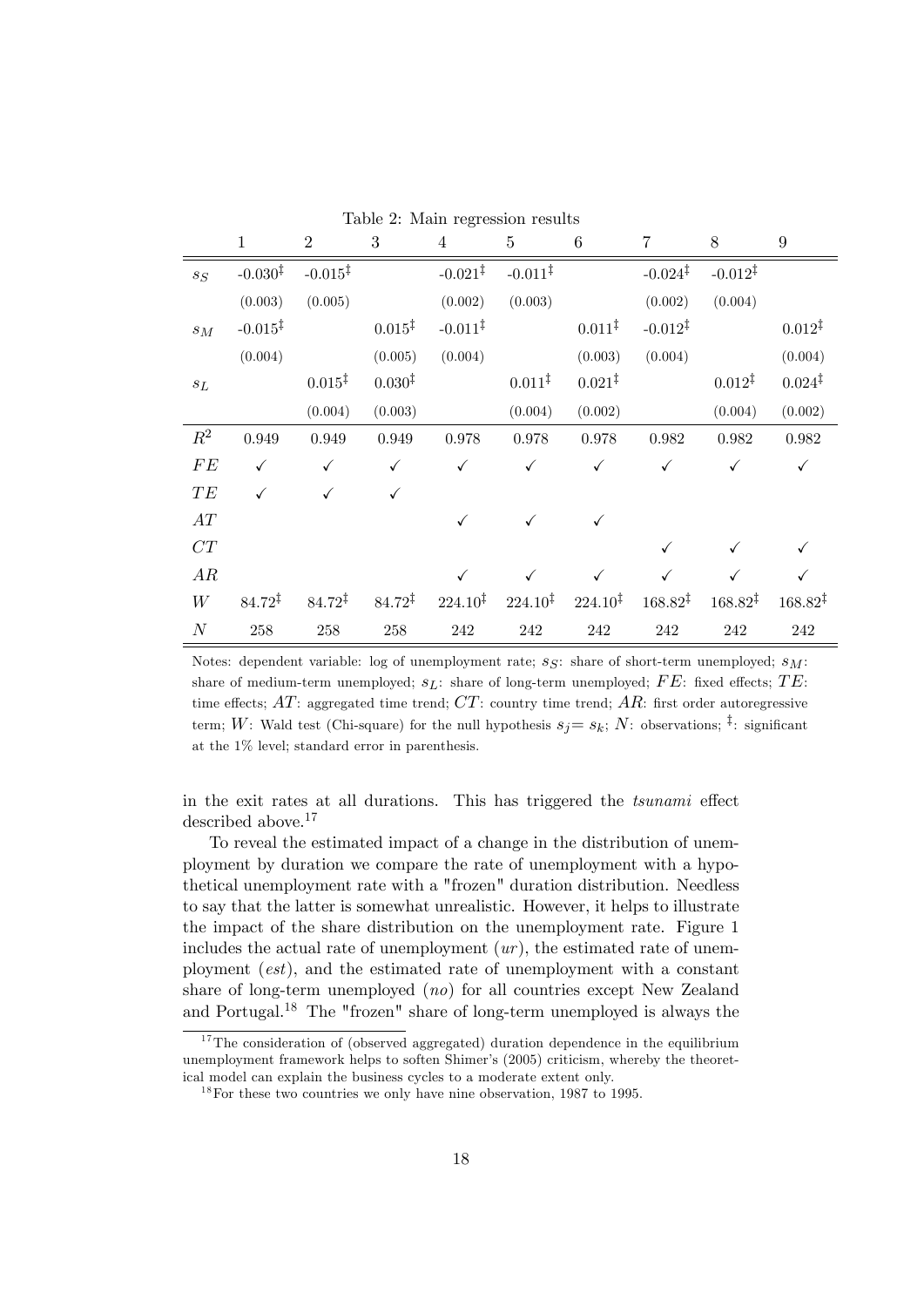country specific value of the first year in the estimates. The estimated unemployment rates are calculated based on regression 9.

#### FIGURE 1 ABOUT HERE

The estimated unemployment rates approximate the actual unemployment rates quite well. The hypothetical unemployment rate with a constant share of long-term unemployed has to be compared primarily with the estimated values. Only those economies with a stable and small average share of long-term unemployed experience an almost stationary unemployment rate. The share of long-term unemployed varies in Canada between 4% and 17.8%, in Japan between  $12.5\%$  and  $22.4\%$  and in the US between  $4.2\%$ and 13.3% over the observational period. In addition, the unemployment rate with constant shares is not much different from the other ones for these countries, with the exception of Canada since 1992.

In contrast to this, the difference between the rate with the frozen longterm share and the remaining two rates is seizable for France and Spain. For France and Spain the average shares are 36% and 48%, respectively. Although we cannot simply argue that, for example, the unemployment rate has doubled in Spain solely because of shifts in the distribution of unemployment by duration, the Ögures suggest that duration dependence and a fall in all duration dependent exit rates have a substantial impact on the unemployment rate.

The Nordic Countries are good examples to illustrate what happens to the share of long-term unemployed if the economy is hit by a large shock. Before the economic slowdown Sweden, Norway, and Finland have been exceptions to the European experience with long-term unemployment. The estimates reveal that even these countries could run into serious problems with respect to higher unemployment rates, even though the unemployment rate has not risen much in Norway.

The figures for Denmark (since 1986), Germany (1991 to 1993), the Netherlands (since 1987), and the UK (1989 to 1993) provide information about how the share of long-term unemployed can slow down a decline in the unemployment rate. This is in line with the theoretical conclusions, whereby the unemployment rate declines faster and reaches a lower level, if the share of long-term unemployed is small or decreases simultaneously. While the unemployment rate continues to increase in Germany over the second half of the nineties, Denmark, the Netherlands, and the UK experience a substantial decline in unemployment. For example, the share of long-term unemployed decreases from 44% (1983) to 20% (2000) in Denmark, from 59% (1985) to 27% (2002) in the Netherlands, and from 50% (1985) to 23% (2002) in the UK. The unemployment rates decrease in the same period from 11.4% to 4.6% in Denmark, from 10.9 to 3.1% in the Netherlands, and from 11.3 to 5.1% in the UK. However, these examples also show that the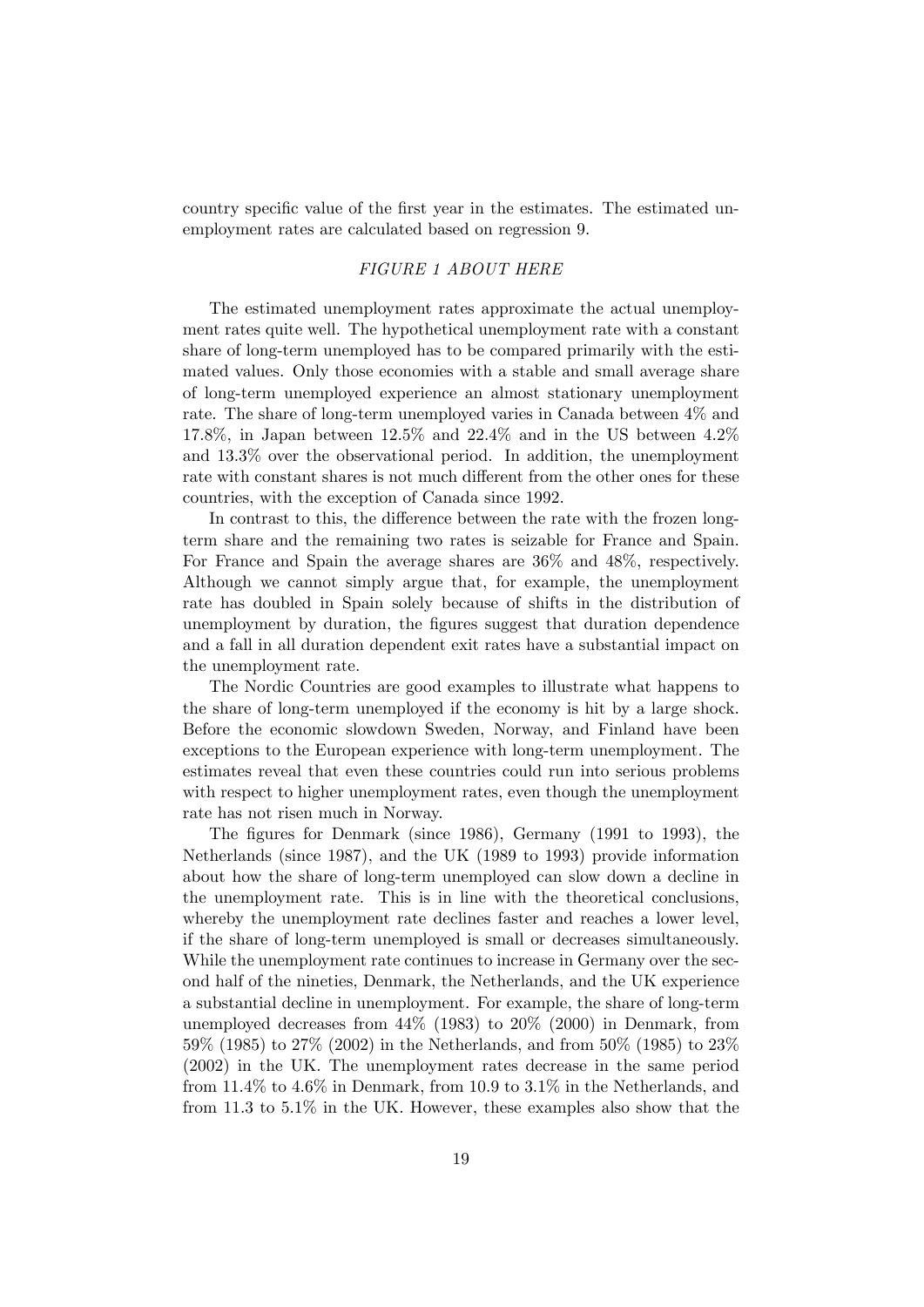reduction of long-term unemployment takes time. The good message is that European countries could experience a markedly lower unemployment rate in the future. This leaves the question as to what increases the exit rates from unemployment?

### 5 Policy to Reduce Long-Term Unemployment

Advice on policies towards long-term unemployment are ambiguous. A part of the literature deals with effects on the average exit probability from unemployment. A number of studies find that an increase in unemployment compensation reduces the exit rate from unemployment significantly.<sup>19</sup> Using data from the UK, Arulampalam and Steward (1995) come to the same conclusion. In addition, they point out that in times of high unemployment the effects of benefits decline. Instead demand constraints (lack of job offers) are found to have strong negative effects on the exit rate. Lalive et al. (2008) find that Swiss active labor market programmes do not affect the duration of unemployment.

Using data for Spain, Bover et al.  $(2002)$  conclude that more flexibility on the labor market and a reduction in unemployment benefits and benefit duration increase the exit rates out of unemployment. However, they find larger effects in an expansion than in a recession. Acemoglu (1995) argues in a similar way on the basis of a theoretical model. Labor market policies reduce the incentives of long-term unemployed to maintain their skills. Burgess and Turon (2005) conclude that economies with costly job search exhibit higher unemployment rates and lower worker flow rates. From this it could follow that employment protection has positive effects on long-term unemployment. However, this is not a conclusion advanced by the authors.

With respect to policy advice, it seems to be important to account for the results of Arulampalam and Steward (1995) and Bover et al. (2002). In times of high unemployment and bad macroeconomic performance it seems to be unhelpful to reduce benefits. Moreover, their results could be an indication of a stock of people who are affected by the level of benefits with respect to their search activity. This stock is independent of the business cycle and labor demand growth.<sup>20</sup> For the remaining unemployed with higher search intensity a reduction in benefits could result in faster job acceptance (Örst-best job) and, hence, lower average job match duration. This, in turn, could reduce the matching quality and job creation.<sup>21</sup> The same conclusions apply if duration dependence is the result of sorting by the unemployed

 $19$  See, for example, Card and Levine (2000), Lalive (2006), Lalive and Zweimüller  $(2004)$ , Lalive et al.  $(2006)$ , Røed and Zhang  $(2003)$ , and van Ours and Vodopivec  $(2006)$ .

<sup>&</sup>lt;sup>20</sup>This groups is to some extent comparable to the *rest unemployed* in Jovanovic (1987) and Alvarez and Shimer (2008).

 $^{21}$ See Belzil (2001) for a discussion of that point and an empirical investigation for Canada.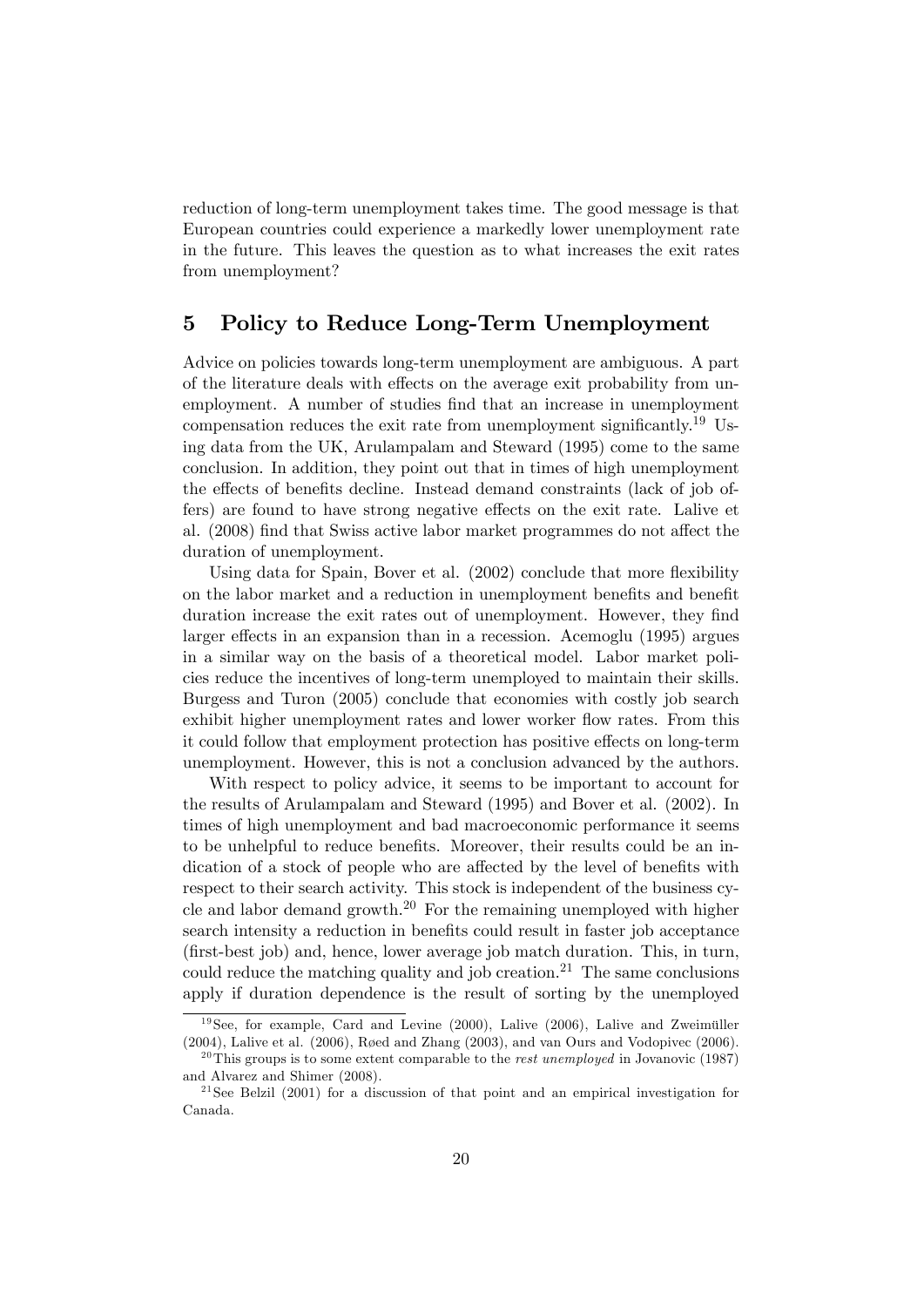themselves. That is, those who become unemployed have different search intensities and, hence, they select themselves into the groups of short-term or long-term unemployed.

Another part of the literature argues that policies to reduce long-term unemployment need to be based on the precise mechanism underlying the observed duration dependence. The two main explanations are heterogeneity driven duration dependence and true duration dependence. Van den Berg and van Ours (1994) conclude that policy should be directed towards preventing workers becoming long-term unemployed if duration dependence is important. If personal characteristics are important, policy may be oriented towards training activities. Following Arulampalam et al. (2000) policies reducing short-run unemployment incidence will have longer-run effects by reducing equilibrium rate of unemployment only if there is true state dependence. These policies will have no effect if the dependence in unemployment incidence does not exist. Coles and Masters (2000) suggest that subsidizing retraining to reduce long-term unemployment is inappropriate. Instead, they conclude that the government should subsidize vacancy creation. In addition, Bean (1997) and Pissarides (1992) point out that the lower average quality of job applicants, due to a large share of long-term unemployed, leads firms to open viewer vacancies during a demand contraction, thus exacerbating the problem.

The only unambiguous finding from this literature appears to be that vacancy creation is a driving force. In equilibrium search models the probabilities of finding a job and filling a vacancy are closely connected. Garibaldi and Mauro (1999) have shown that job creation is larger in the US, Canada, and Australia than in European countries. They conclude that labor market institutions may be an important explanation for international differences. However, we have controlled for labor market institutions in our estimates. Hetze and Ochsen (2006) point out that oil price shocks and the interest rate affect the European countries more than North America.

As pointed out in the theoretical section a different experience with job destruction is not a cause for an increase in the share of long-term unemployment. Of course, the unemployment rate will change, but the shares are affected only transitorily.

Finally, early retirement schemes could be a reason for the rise in longterm unemployment. Primarily, this policy instrument is used in a lot of European countries to reduce long-term unemployment. However, early retirement schemes also signal to firms that the average value of a job match with an older worker could be lower than that of a match with a younger one. Hetze and Ochsen (2006) Önd strong evidence in favor of this hypothesis. On the other hand firms get rid of unproductive workers at first and those older workers, who remain in jobs, are of high quality. Hence, firms are willing to employ these older but highly productive workers, which means that job creation is enhanced while this policy is in place. Stopping early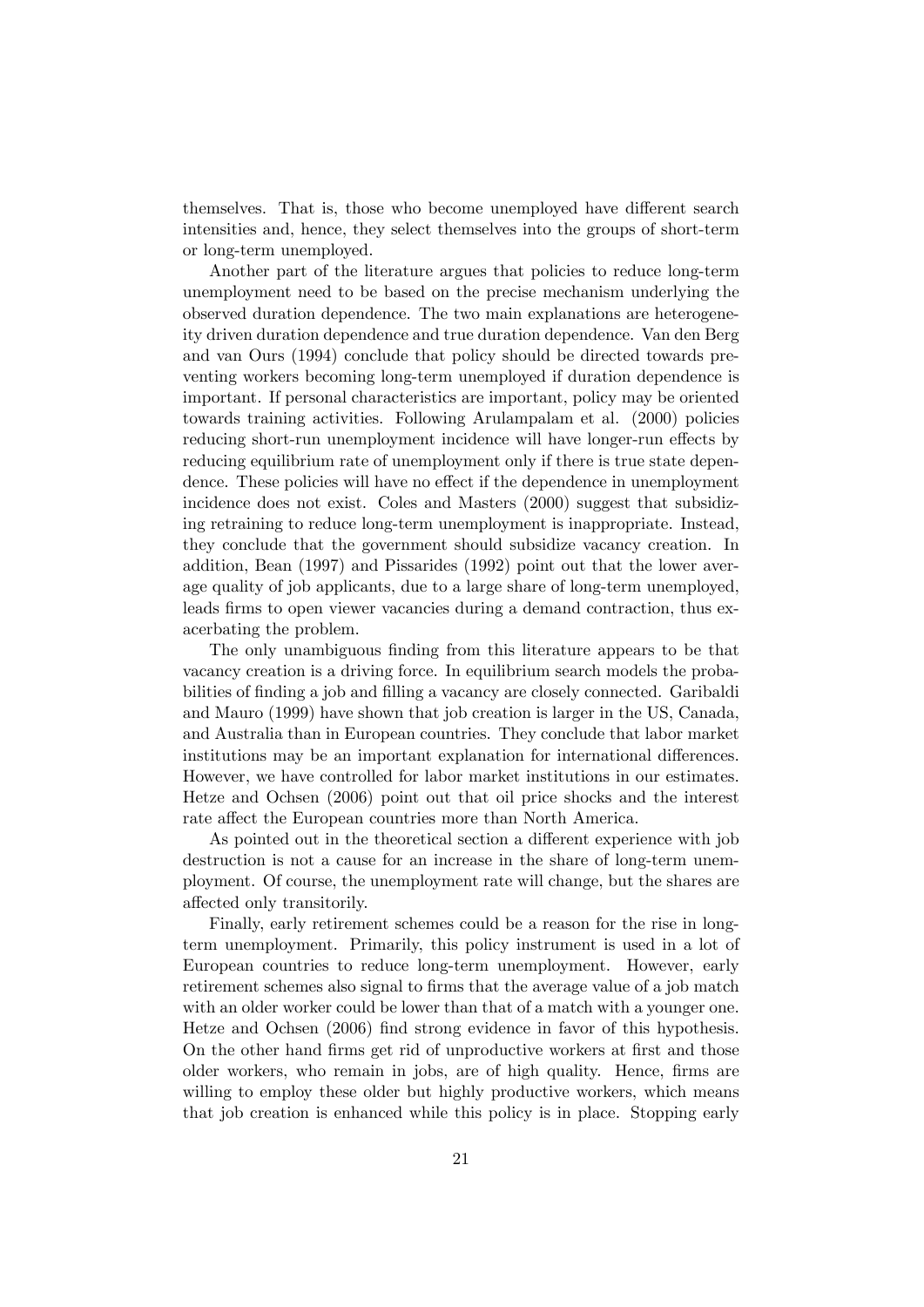retirement programs implies that this productivity gain disappears.

### 6 Conclusions

In this paper we analyze the effects of the distribution of unemployment by duration on the level of unemployment. We explore one central assumption that is observed empirically: when the share of long-term (short-term) unemployed increases, the unemployment rate increases (decreases). In the theoretical part of the paper an extension of the standard equilibrium unemployment model that allows for unemployment duration dependent job finding probabilities is provided. In the empirical part of the paper we apply different panel estimators on data for 16 OECD countries to test the implications of the theoretical model. The approach allows us to analyze three central questions: First, is there international evidence for a stable negative relation between the duration of unemployment and the reemployment probability? Second, can the increase in the share of long-term unemployed be accounted for by a collapse in the reemployment probabilities from unemployment at all durations? Third, in contrast to the second question, has the exit rate from unemployment fallen only for the long-term unemployed, while the other exit rates have remained constant?

Main results are: First, in a steady state equilibrium the flow rates are larger, the larger the share of short-term unemployed. In addition, the risk of becoming long-term unemployed is smaller, but the probability of remaining in long-term unemployment is larger. Second, out of steady state the unemployment rate increases (decreases) with the share of long-term (short-term) unemployed. Third, the larger the duration dependent job finding probabilities the larger the share of short term unemployed. In addition, the smaller the duration dependent job Önding probabilities, the more the unemployment rate is driven by long-term unemployment. Fourth, panel estimates for 16 OECD countries provide robust and significant evidence that an increase in the share of short-term (long-term) unemployment decreases (increases) the unemployment rate. Therefore, the empirical evidence supports the hypotheses one and three whereby (a) the reemployment probability decreases with an increasing spell of unemployment and (b) average exit rates exhibit cross country variation. Hence, the different experiences with unemployment in North America, Australia, and Japan on the one hand, and Europe on the other hand, can be explained by observed aggregated duration dependence and differences in the average exit rate. This means that it is not only the exit rate from unemployment for long-term unemployed that is worse in Europe than in the US.

The approach in this paper can be extended by distinguishing the labor force according to gender, skills, or age. Especially the latter seems to be important since the next 20 years demographic change will alter drastically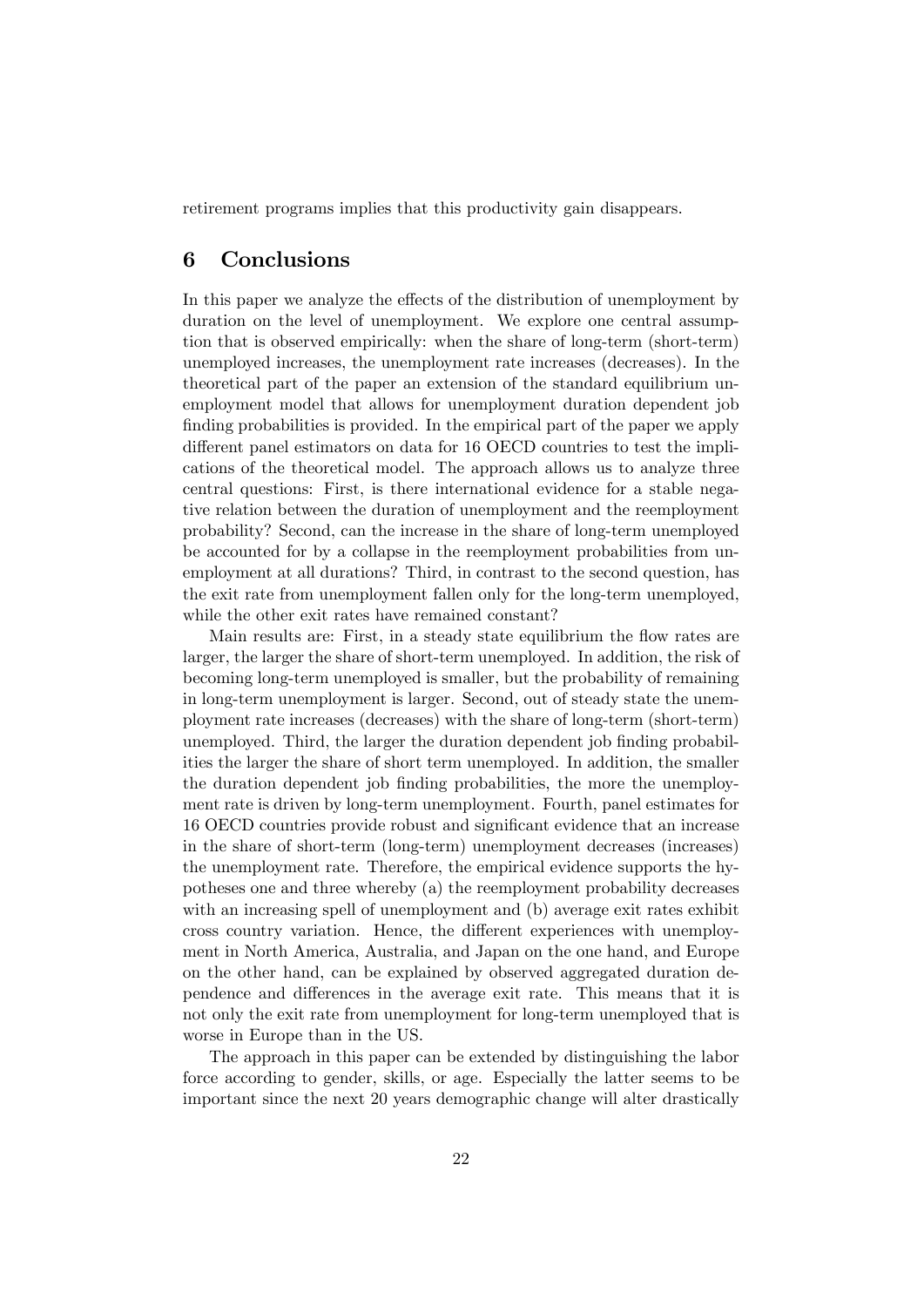the structure of employment within the industrialized countries.

### 7 Appendix

### 8 References

- Abbring, J.H.; van den Berg, G.J.; van Ours, J.C., 2001, Business cycles and compositional variation in U.S. unemployment, Journal of Business & Economic Statistics 19,436-448.
- Abbring, J.H.; van den Berg, G.J.; van Ours, J.C., 2002, The anatomy of unemployment dynamics, European Economic Review 46, 1785-1824.
- Acemoglu, D., 1995, Public policy in a model of long-term unemployment, Economica 62, 161-178.
- Alvarez, F., Shimer, R., 2008, Search and rest unemployment, NBER Working Paper Series, Working Paper 13772.
- Arulampalam, W.; Booth, A.L., Taylor, M.P., 2000, Unemployment persistence, Oxford Economic Papers 52, 24-50.
- Arulampalam, W., Stewart, M.B., 1995, The determinants of individual unemployment durations in an era of high unemployment, Economic Journal 105, 321-332.
- Baker, M., 1992, Unemployment duration: Composition effects and cyclical variability, American Economic Review 82(1), 313-321.
- Bean, C.R., 1997, The role of demand management policies in reducing unemployment, in: D.J. Snower and G. de la Dehesa (eds), Unemployment policies: Government options for the labour market, CEPR Conference Volume, Cambridge University Press, Cambridge.
- Belzil, C., 2001, Unemployment insurance and subsequent job duration: Job matching versus unobserved heterogeneity, Journal of Applied Econometrics 16, 619-636.
- Blanchard, O. J.; Diamond, P., 1994, Ranking, unemployment duration, and wages, Review of Economic Studies 61, 417-434.
- Bover, O.; Arellano, M.; Bentolila, S., 2002, Unemployment duration, benefit duration and the business cycle, Economic Journal 112, 223-265.
- Budd, A.; Levine, P.; Smith, P., 1987, Long-Term unemployed and the shifting U-V curve, European Economic Review 31, 296-305.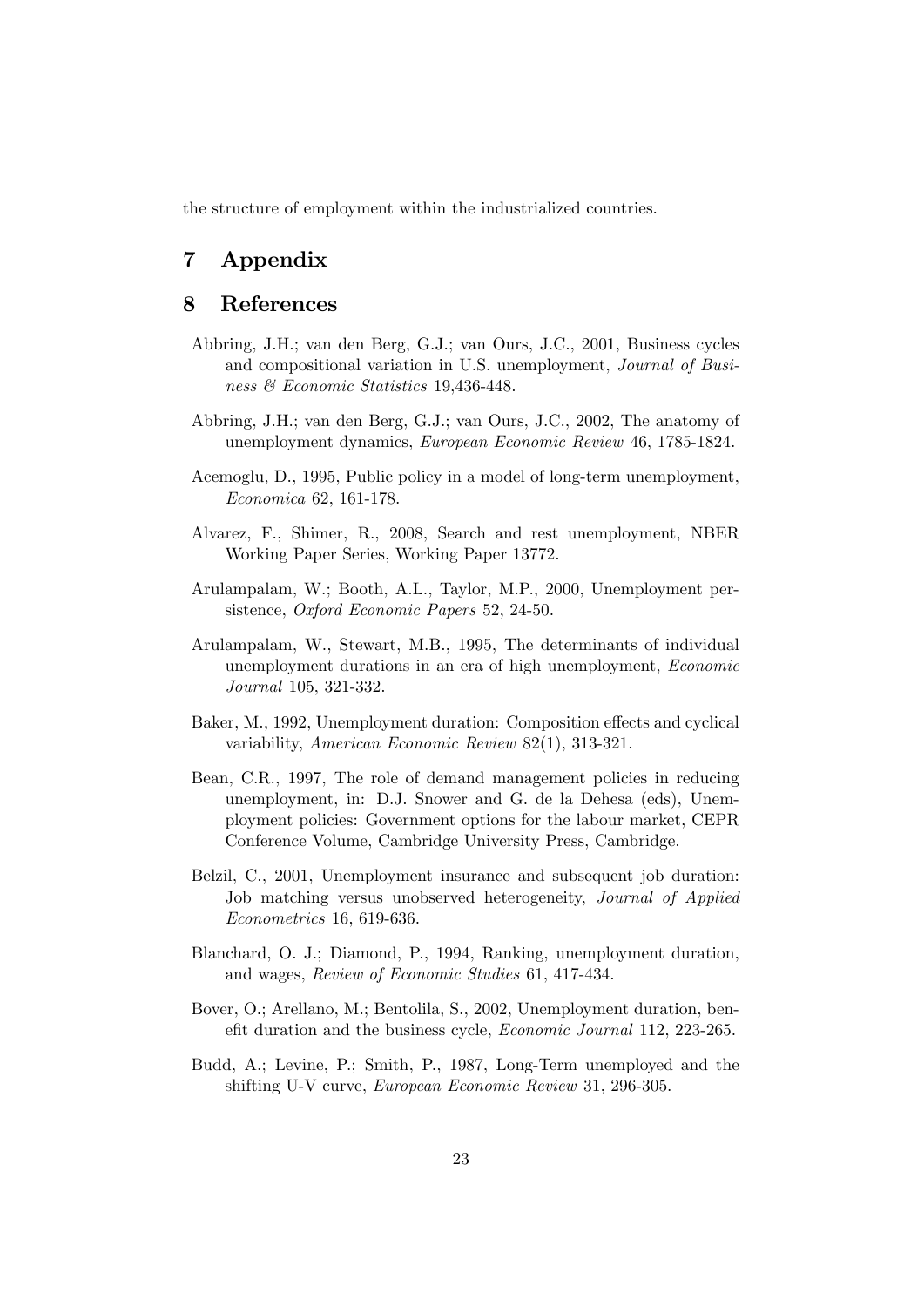- Budd, A.; Levine, P.; Smith, P., 1988, Unemployment, vacancies and the long-term unemployed, Economic Journal 98, 1071-1091.
- Burgess, S., Turon, H., 2005, Worker flows, job flows and unemployment in a matching model, University of Bristol, Department of Economics, Discussion Paper No. 05/572.
- Card, D.E., LevineP.B., 2000, Extended benefits and the duration of UI spells: Evidence from the New Jersey Extended Benefit Program, Journal of Public Economics 78(1), 107-138.
- Coles, M., Masters, A., 2000, Retraining and long-term unemployment in a model of unlearning by not doing, European Economic Review 44, 1801-1822.
- Daveri, F., Tabellini, G., 2000, Unemployment, growth and taxation in industrial countries, Economic Policy 15, 47-104.
- Den Haan, W.J., 2002, Temporary shocks and unavoidable transitions to a high-unemployment regime, NBER Working Paper Series, Working Paper 9349.
- Den Haan, W.J.; Haefke, C.; Ramey, G., 2004, Turbulence and unemployment in a job matching model, IZA, Discussion Paper No. 1403.
- Eriksson, S., 2006, Skill loss, ranking of job applicants and the dynamics of unemployment, German Economic Review 7(3), 265-296.
- Eriksson, T., 1996, Unemployment in Finland, in: E. Wadensjö (ed), The Nordic Labour Market in the 1990s, Elsevier, Amsterdam, 65-104.
- Garibaldi, P., Mauro, P., 1999, Deconstructing job creation, IMF Working Paper 99/109.
- Haskel, J., Jackman, R., 1988, Long-Term unemployment in Britain and the effects on the community programme, Oxford Bulletin of Economics and Statistics 50, 379-408.
- Heckman, J.J., Borjas, G.J., 1980, Does unemployment cause future unemployment? DeÖnitions, questions and answers from a continuous time model of heterogeneity and state dependence, Economica 47, 247-283.
- Hetze, P. Ochsen, C., 2006, Age Effects on Equilibrium Unemployment, Rostock Center for the Study of Demographic Change, Discussion Paper No 1.
- Jackman, R., Layard, R.; 1991, Does long-term unemployment reduce a personís chance of a Job? A time series test, Economica 58, 93-106.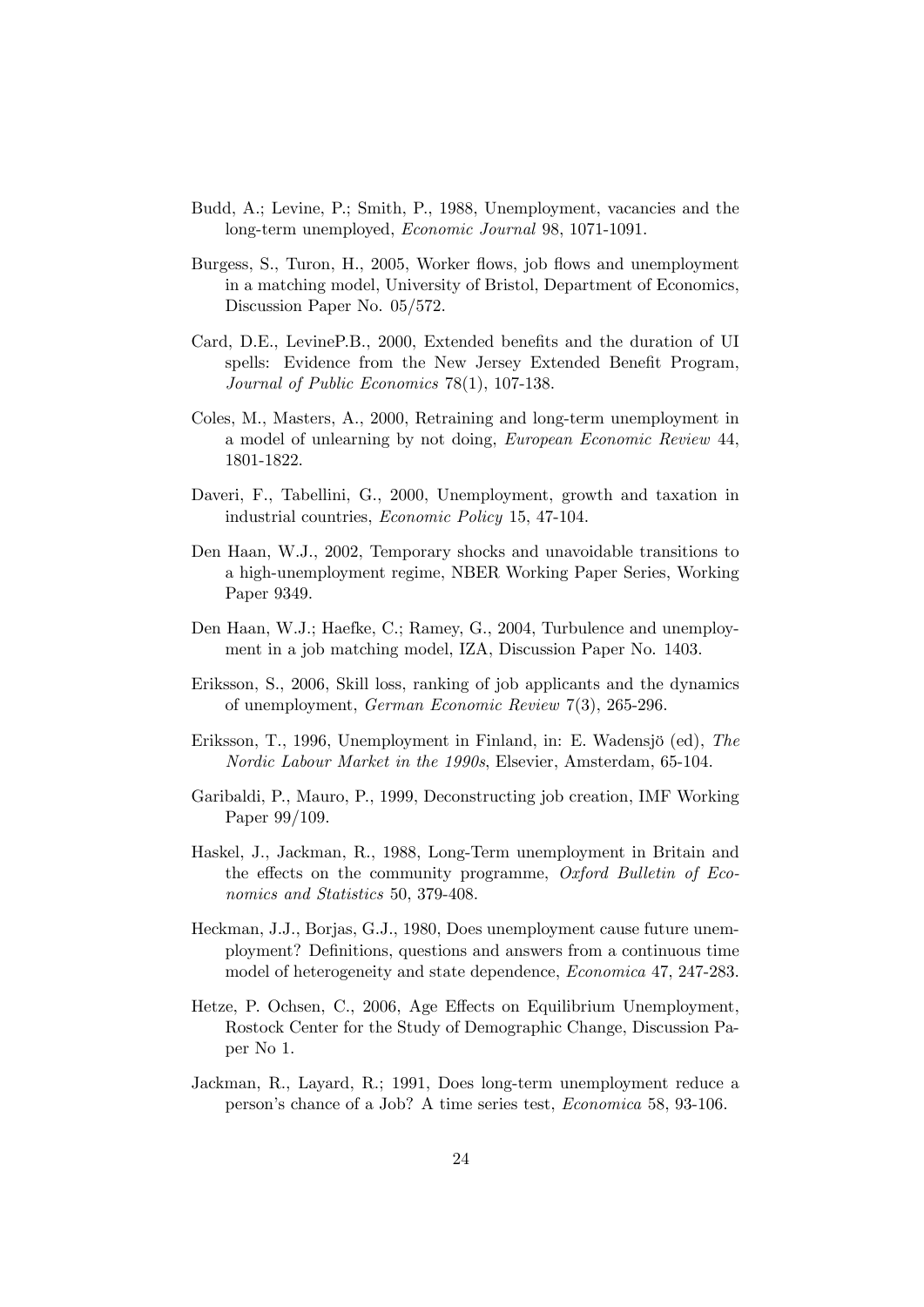- Jackman, R.; Layard, R.; Nickell, S., 1996, Structural aspects of OECD unemployment, unpublished manuscript (London School of Economics)
- Jovanovic, B., 1987, Work, rest and search: Unemployment, turnover, and the cycle, Journal of Labor Economics 5(2), 131-148.
- Lalive,  $R_{\cdot}$ , 2006, How do extended benefits affect unemployment duration? A regression discontinuity approach, IFAU Working Paper 2006:8.
- Lalive, R.; van Ours, J.; Zweimüller, J., 2006, How changes in financial incentives affect the duration of unemployment. Review of Economic Studies 73, 1009-1038.
- Lalive, R.; van Ours, J.; Zweimüller, J., 2008. The impact of active labour market programmes on the duration of unemployment in Switzerland, Economic Journal 118, 235-257.
- Lalive, R., Zweimüller, J., 2004, Benefit entitlement and unemployment duration: The role of policy edogeneity, Journal of Public Economics 88(12), 2587-2616.
- Lancaster, T., 1979, Econometric methods for the duration of unemployment, Econometrica 47, 939-956.
- Layard, R.; Nickell, S.; Jackman, R., 1991, Unemployment: Macroeconomic performance and the labour market, Oxford University Press, Oxford.
- Ljungqvist, L., Sargent, T.J., 1998, The European unemployment dilemma, Journal of Political Economy 106, 514-550.
- Ljungqvist, L., Sargent, T.J., 2008, Two questions about European unemployment, Econometrica 76(1), 1-29.
- Lockwood, B., 1991, Information externalities in the labour market and the duration of unemployment, Review of Economic Studies 58, 733-753.
- Machin, S.; Manning, A., 1999, The Causes and consequences of longterm unemployment in Europe, in: O.C. Ashenfelter and D. Card (eds), Handbook of Labor Economics, Volume 3c, 3085-3139.
- Nickell, S.J., 1979, Estimating the probability of leaving unemployment, Econometrica 47, 1249-1265.
- Nickell, S.J.; Nunziata, L., 2002, Labour Market Institutions Database, version 2, Centre for Economic Performance.
- Nickell, S.J.; Nunziata, L.; Ochel, W., 2005, Unemployment in the OECD since the 1960s: What do we Know?, Economic Journal 115, 1-27.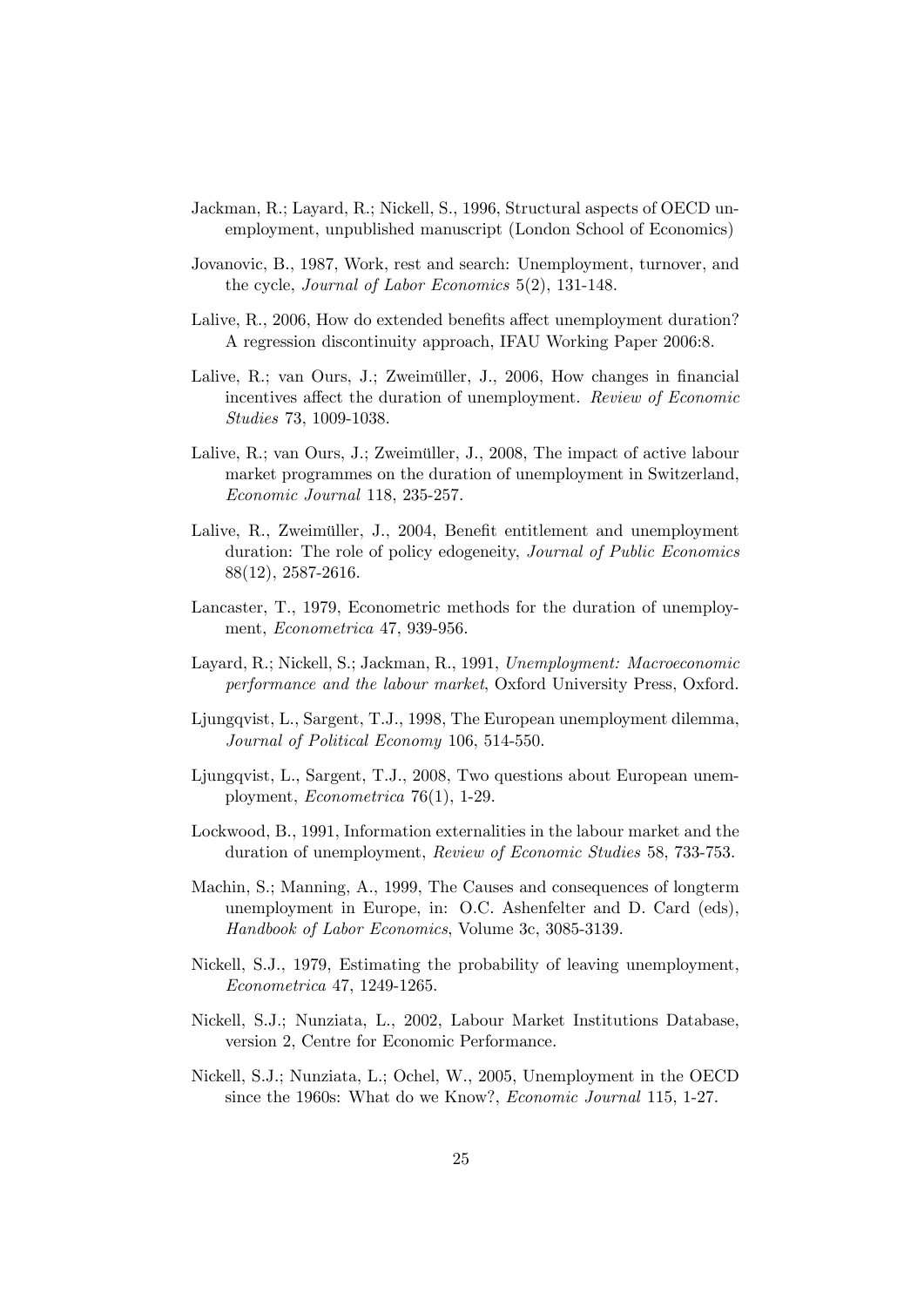- OECD Online Database, http://www.oecd.org/statsportal/0,2639,en\_2825 \_293564\_1\_1\_1\_1\_1,00.html
- Petrongolo, B. and Pissarides, C. A., 2001, Looking into the black box: A survey of the matching function, Journal of Economic Literature 39(2), 390 - 431.
- Phelps, E.S., 1972, The statistical theory of racism and sexism, American Economic Review 62, 659-661.
- Pissarides, C. A., 1992, Loss of skill during unemployment and the persistence of employment shocks, Quarterly Journal of Economics 107, 1371-1391.
- Pissarides, C. A., 2000, Equilibrium Unemployment Theory,  $2^{nd}$  edition, MIT Press, Cambridge MA.
- Rhum, C.J., 1991, Are workers permanently scarred by job displacements?, American Economic Review 81, 319-324.
- Røed, K., Zhang, T., 2003, Does unemployment compensation affect unemployment duration?, Economic Journal 113, 190-206.
- Shimer, R., 2005, The Cyclical behavior of equilibrium unemployment and vacancies, American Economic Review 95(1), 25-49.
- Sider, H. 1985, Unemployment duration and incidence: 1968-82, American Economic Review 75, 461-472.
- Sinfield, A., 1981, What Unemployment Means, Oxford, Martin Robertson.
- Van den Berg, G.J., 1990, Nonstationarity in job search theory, Review of Economic Studies 57, 255-277.
- Van den Berg, G.J., van der Klaauw, B., 2001, Combining micro and macro unemployment duration data, Journal of Econometrics 102, 271-309.
- Van den Berg, G.J., van Ours, J.C., 1994, Unemployment dynamics and duration dependence in France, the Netherlands and the United Kingdom, Economic Journal 104, 432-443.
- van Ours, J.C., VodopivecM., 2006, How shortening the potential duration of unemployment benefits affects the duration of unemployment: Evidence from a natural experiment, Journal of Labor Economics 24(2), 351-378.
- Vishwanath, T., 1989, Job search, stigma effect, and escape rate from unemployment, Journal of Labor Economics 7, 487-502.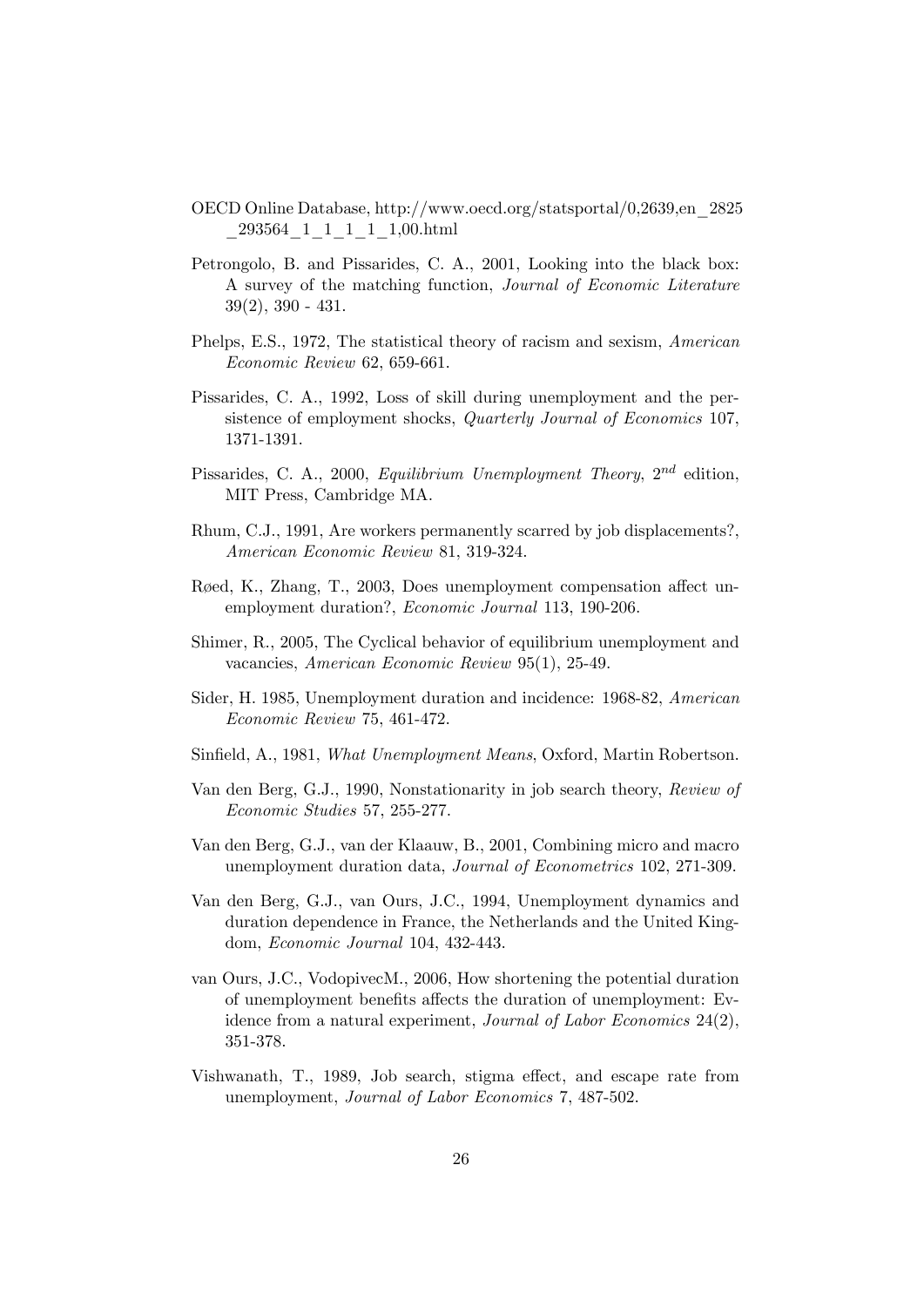Webster, D., 2005, Long-Term unemployment, the Invention of "hysteresis" and the misdiagnosis of structural unemployment in the UK, Cambridge Journal of Economics 29, 975-995.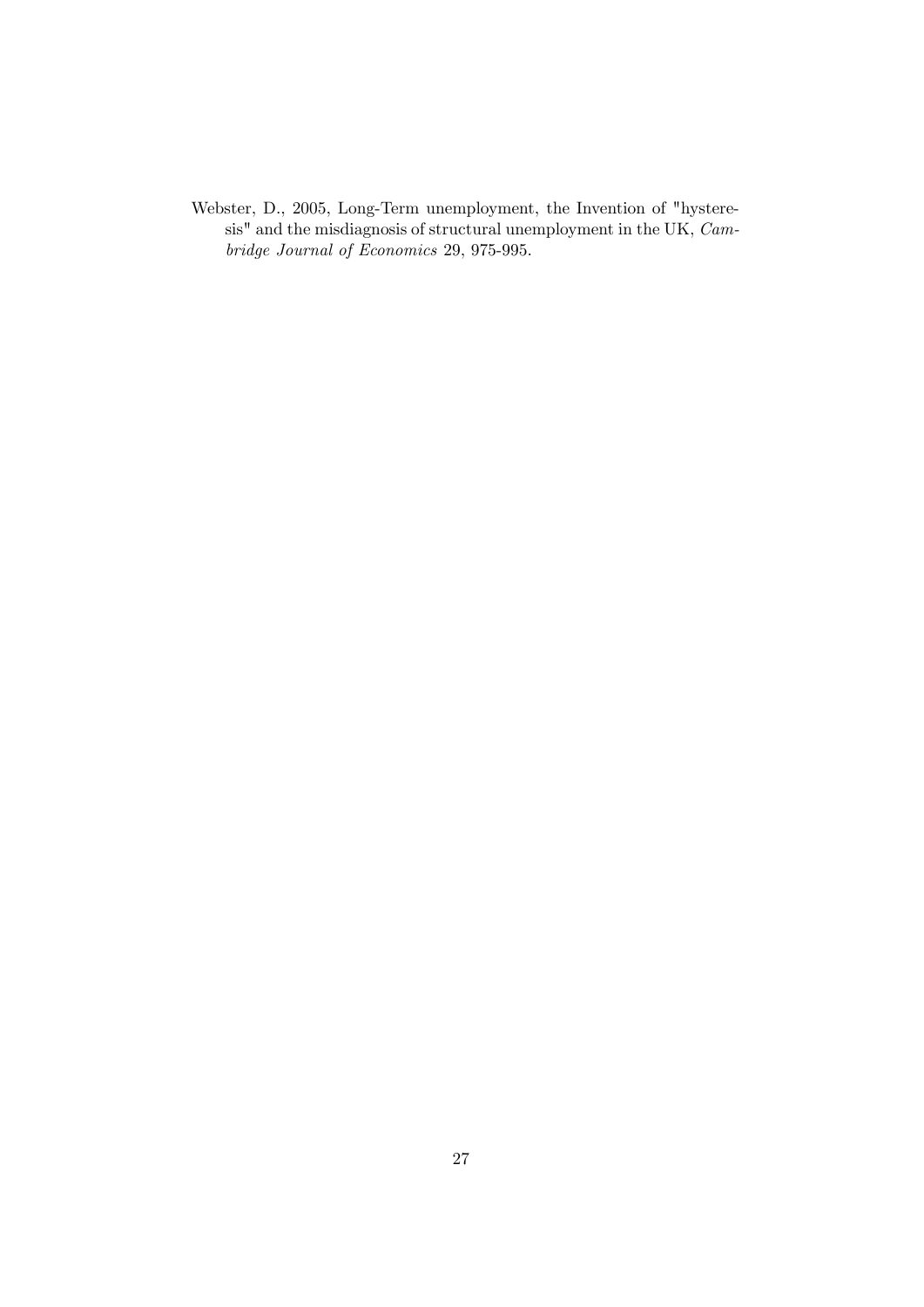

Figure 1: Unemployment rates, estimated unemployment rates, and hypothetical unemployment rates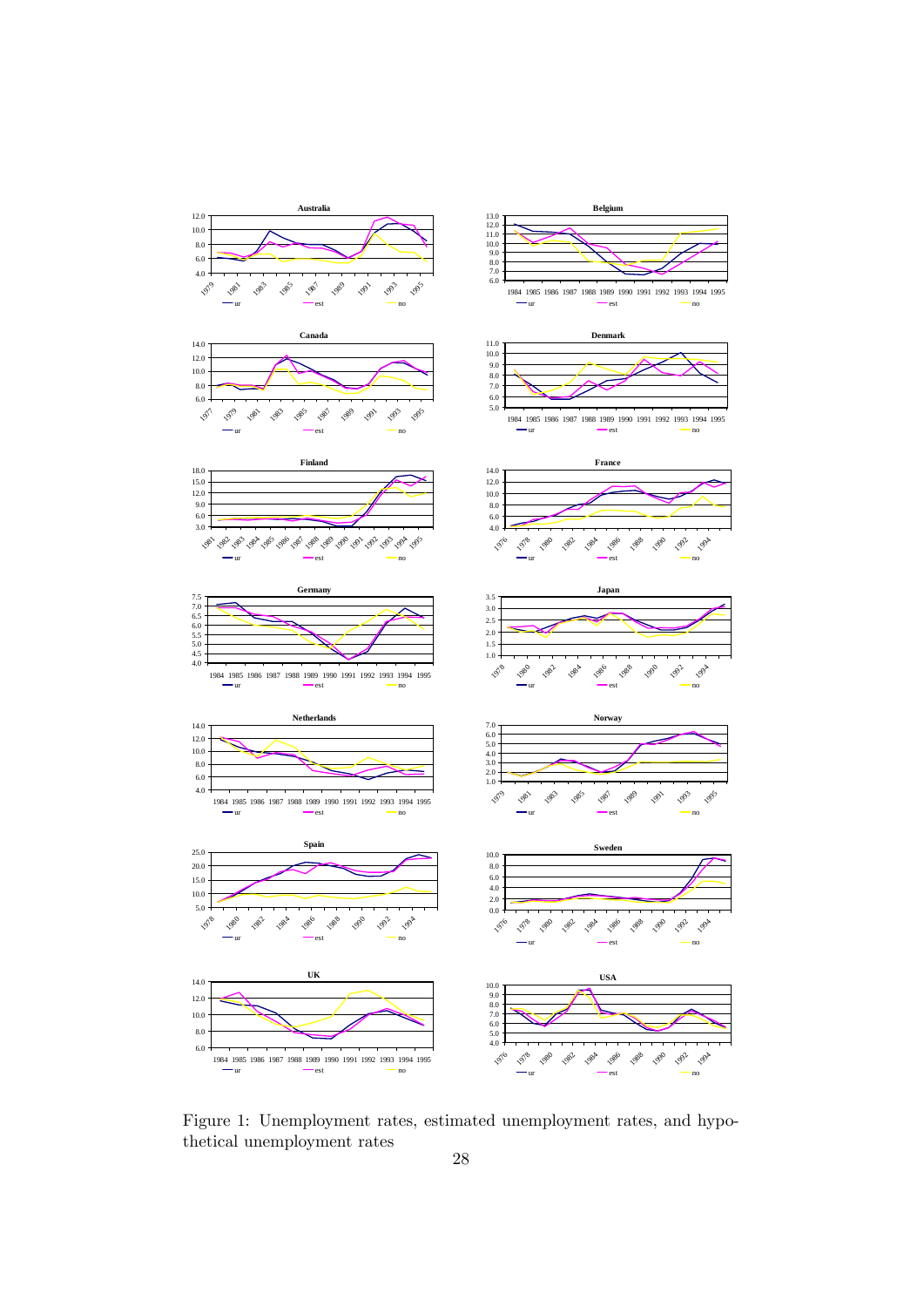|                                | $\mathbf{1}$        | $\overline{2}$      | $\sqrt{3}$          | $\overline{4}$      | $\overline{5}$      | $\,6\,$             | $\overline{7}$      | $8\,$               | $\boldsymbol{9}$    |
|--------------------------------|---------------------|---------------------|---------------------|---------------------|---------------------|---------------------|---------------------|---------------------|---------------------|
| $s_S$                          | $-0.030^{\ddagger}$ | $-0.015^{\ddagger}$ |                     | $-0.021^{\ddagger}$ | $-0.011^{\ddagger}$ |                     | $-0.024^{\ddagger}$ | $-0.012^{\ddagger}$ |                     |
|                                | (0.003)             | (0.005)             |                     | (0.002)             | (0.003)             |                     | (0.002)             | (0.004)             |                     |
| $\sqrt{s_M}$                   | $-0.015^{\ddagger}$ |                     | $0.015^{\ddagger}$  | $-0.011^{\ddagger}$ |                     | $0.011^{\ddagger}$  | $-0.012^{\ddagger}$ |                     | $0.012^{\ddagger}$  |
|                                | (0.004)             |                     | (0.005)             | (0.004)             |                     | (0.003)             | (0.004)             |                     | (0.004)             |
| $\mathfrak{s}_L$               |                     | $0.015^{\ddagger}$  | 0.030 <sup>‡</sup>  |                     | $0.011^{\ddagger}$  | $0.021^{\ddagger}$  |                     | $0.012^{\ddagger}$  | $0.024^{\ddagger}$  |
|                                |                     | (0.004)             | (0.003)             |                     | (0.004)             | (0.002)             |                     | (0.004)             | (0.002)             |
| $_{brr}$                       | $1.005^{\dagger}$   | $1.005^{\dagger}$   | $1.005^{\dagger}$   | $-0.341$            | $-0.341$            | $-0.341$            | $-1.060^{\ddagger}$ | $-1.060^{\ddagger}$ | $-1.060^{\ddagger}$ |
|                                | (0.423)             | (0.423)             | (0.423)             | (0.256)             | (0.256)             | (0.256)             | (0.276)             | (0.276)             | (0.276)             |
| $\boldsymbol{b}\boldsymbol{d}$ | $1.225^{\ddagger}$  | $1.225^{\ddagger}$  | $1.225^{\ddagger}$  | $0.625^{\ddagger}$  | $0.625^{\ddagger}$  | $0.625^{\ddagger}$  | 0.239               | 0.239               | 0.239               |
|                                | (0.237)             | (0.237)             | (0.237)             | (0.229)             | (0.229)             | (0.229)             | (0.400)             | (0.400)             | (0.400)             |
| ep                             | $-0.793^{\ddagger}$ | $-0.793^{\ddagger}$ | $-0.793^{\ddagger}$ | $0.027\,$           | 0.027               | $0.027\,$           | $-1.460^{\dagger}$  | $-1.460^{\dagger}$  | $-1.460^{\dagger}$  |
|                                | (0.186)             | (0.186)             | (0.186)             | (0.137)             | (0.137)             | (0.137)             | (0.604)             | (0.604)             | (0.604)             |
| ud                             | 0.897               | $0.897\,$           | $0.897\,$           | $0.050\,$           | 0.050               | $0.050\,$           | $-0.029$            | $-0.029$            | $-0.029$            |
|                                | (1.093)             | (1.093)             | (1.093)             | (0.524)             | (0.524)             | (0.524)             | (0.694)             | (0.694)             | (0.694)             |
| ${\it co}$                     | $-0.171^{\sharp}$   | $-0.171^{\sharp}$   | $-0.171^{\sharp}$   | $-1.143^{\ddagger}$ | $-1.143^{\ddagger}$ | $-1.143^{\ddagger}$ | $-1.536^{\ddagger}$ | $-1.536^{\ddagger}$ | $-1.536^{\ddagger}$ |
|                                | (0.098)             | (0.098)             | (0.098)             | (0.282)             | (0.282)             | (0.282)             | (0.305)             | (0.305)             | (0.305)             |
| $t\bar{t}s$                    | 0.633               | 0.633               | 0.633               | $0.126\,$           | 0.126               | 0.126               | 0.148               | 0.148               | 0.148               |
|                                | (1.017)             | (1.017)             | (1.017)             | (0.449)             | (0.449)             | (0.449)             | (0.488)             | (0.488)             | (0.488)             |
| lds                            | $-1.559$            | $-1.559$            | $-1.559$            | $-1.484^{\ddagger}$ | $-1.484^{\ddagger}$ | $-1.484^{\ddagger}$ | $-1.625^{\ddagger}$ | $-1.625^{\ddagger}$ | $-1.625^{\ddagger}$ |
|                                | (1.314)             | (1.314)             | (1.314)             | (0.491)             | (0.491)             | (0.491)             | (0.645)             | (0.645)             | (0.645)             |
| tfp                            | $-3.757^{\ddagger}$ | $-3.757^{\ddagger}$ | $-3.757^{\ddagger}$ | $-2.795^{\ddagger}$ | $-2.795^{\ddagger}$ | $-2.795^{\ddagger}$ | $-3.682^{\ddagger}$ | $-3.682^{\ddagger}$ | $-3.682^{\ddagger}$ |
|                                | (0.500)             | (0.500)             | (0.500)             | (0.682)             | (0.682)             | (0.682)             | (0.653)             | (0.653)             | (0.653)             |
| $\boldsymbol{r}$               | 0.853               | $\,0.853\,$         | $0.853\,$           | $0.486\,$           | 0.486               | $0.486\,$           | $\,0.041\,$         | 0.041               | 0.041               |
|                                | (0.537)             | (0.537)             | (0.537)             | (0.445)             | (0.445)             | (0.445)             | (0.414)             | (0.414)             | (0.414)             |
| log(v)                         | $-0.163^{\ddagger}$ | $-0.163^{\ddagger}$ | $-0.163^{\ddagger}$ | $-0.252^{\ddagger}$ | $-0.252^{\ddagger}$ | $-0.252^{\ddagger}$ | $-0.231^{\ddagger}$ | $-0.231^{\ddagger}$ | $-0.231^{\ddagger}$ |
|                                | (0.034)             | (0.034)             | (0.034)             | (0.031)             | (0.031)             | (0.031)             | (0.037)             | (0.037)             | (0.037)             |

Table 3: Complete regression results

Notes: dependent variable: log of unemployment rate;  $s_S$ : share of short-term unemployed;  $s_M$ : share of medium-term unemployed;  $s_L$ : share of long-term unemployed;  $brr$ : benefit replacement rate; bd: benefit duration;  $ud$ : first difference of net union density;  $co$ : coordination of bargaining ;  $tts$ : Terms of Trade shocks; *lds*: labor demand shocks;  $tfp$ : total factor productivity; r: real interest rate; v: vacancy rate;  $\ddagger$ : significant at the 1% level;  $\dagger$ : significant at the 5% level;  $\sharp$ : significant at the 10% level; standard error in parenthesis.